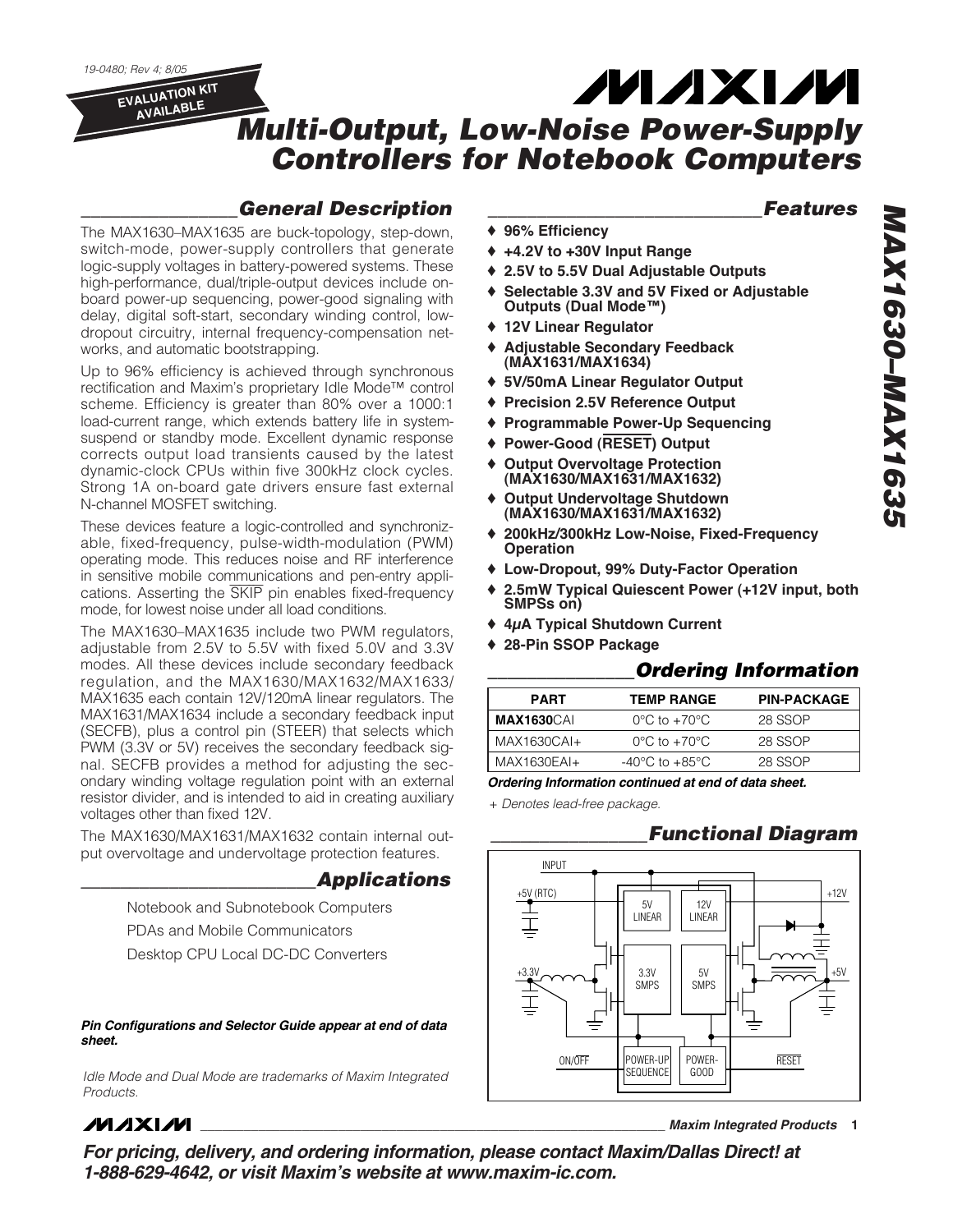### **ABSOLUTE MAXIMUM RATINGS**

| REF, SYNC, SEQ, STEER, SKIP, TIME/ON5, |  |
|----------------------------------------|--|
|                                        |  |
|                                        |  |
|                                        |  |
|                                        |  |
|                                        |  |
|                                        |  |
|                                        |  |

| Operating Temperature Ranges                          |  |
|-------------------------------------------------------|--|
|                                                       |  |
|                                                       |  |
| Storage Temperature Range 65°C to +160°C              |  |
| Continuous Power Dissipation ( $T_A = +70^{\circ}C$ ) |  |
| SSOP (derate 9.52mW/°C above +70°C) 762mW             |  |
| Lead Temperature (soldering, 10s)+300°C               |  |
|                                                       |  |

*Stresses beyond those listed under "Absolute Maximum Ratings" may cause permanent damage to the device. These are stress ratings only, and functional operation of the device at these or any other conditions beyond those indicated in the operational sections of the specifications is not implied. Exposure to absolute maximum rating conditions for extended periods may affect device reliability.*

### **ELECTRICAL CHARACTERISTICS**

(V+ = 15V, both PWMs on, SYNC = VL, VL load = 0mA, REF load = 0mA,  $\overline{SKIP}$  = 0V, T<sub>A</sub> = T<sub>MIN</sub> to T<sub>MAX</sub>, unless otherwise noted. Typical values are at  $T_A = +25^{\circ}C$ .)

| <b>PARAMETER</b>                        | <b>CONDITIONS</b>                                                                    | <b>MIN</b> | <b>TYP</b> | <b>MAX</b> | <b>UNITS</b> |  |
|-----------------------------------------|--------------------------------------------------------------------------------------|------------|------------|------------|--------------|--|
| <b>MAIN SMPS CONTROLLERS</b>            |                                                                                      |            |            |            |              |  |
| Input Voltage Range                     |                                                                                      | 4.2        |            | 30.0       | V            |  |
| 3V Output Voltage in<br>Adjustable Mode | $V_+ = 4.2V$ to 30V, CSH3-CSL3 = 0V,<br>CSL3 tied to FB3                             | 2.42       | 2.5        | 2.58       | $\vee$       |  |
| 3V Output Voltage in Fixed Mode         | $V_+ = 4.2V$ to 30V, 0mV < CSH3-CSL3 < 80mV,<br>$FB3 = 0V$                           | 3.20       | 3.39       | 3.47       | $\vee$       |  |
| 5V Output Voltage in<br>Adjustable Mode | $V_+ = 4.2V$ to 30V, CSH5-CSL5 = 0V,<br>CSL5 tied to FB5                             | 2.42       | 2.5        | 2.58       | $\vee$       |  |
| 5V Output Voltage in Fixed Mode         | $V_+ = 5.2V$ to 30V, 0mV < CSH-CSL5 < 80mV,<br>$FB5 = 0V$                            | 4.85       | 5.13       | 5.25       | $\vee$       |  |
| Output Voltage Adjust Range             | <b>Either SMPS</b>                                                                   | <b>REF</b> |            | 5.5        | $\vee$       |  |
| Adjustable-Mode Threshold Voltage       | Dual Mode comparator                                                                 | 0.5        |            | 1.1        | $\vee$       |  |
| Load Regulation                         | Either SMPS, 0V < CSH_-CSL_ < 80mV                                                   |            | $-2$       |            | $\%$         |  |
| Line Regulation                         | Either SMPS, $5.2V < V + < 30V$                                                      |            | 0.03       |            | %N           |  |
| Current-Limit Threshold                 | CSH3-CSL3 or CSH5-CSL5                                                               | 80         | 100        | 120        |              |  |
|                                         | $\overline{\text{SKIP}}$ = VL or V <sub>DD</sub> < 13V or SECFB < 2.44V              | $-50$      | $-100$     | $-150$     | mV           |  |
| <b>Idle Mode Threshold</b>              | $\overline{\text{SKIP}} = \text{OV}$ , not tested                                    | 10         | 25         | 40         | mV           |  |
| Soft-Start Ramp Time                    | From enable to 95% full current limit with respect to<br>$f$ <sub>OSC</sub> (Note 1) |            | 512        |            | Clk          |  |
| Oscillator Frequency                    | $SYNC = VL$                                                                          | 270        | 300        | 330        | kHz          |  |
|                                         | $SYNC = OV$                                                                          | 170        | 200        | 230        |              |  |
| Maximum Duty Factor                     | $SYNC = VL$                                                                          | 97         | 98         |            | %            |  |
|                                         | $SYNC = OV(Note 2)$                                                                  | 98         | 99         |            |              |  |

**MAXM**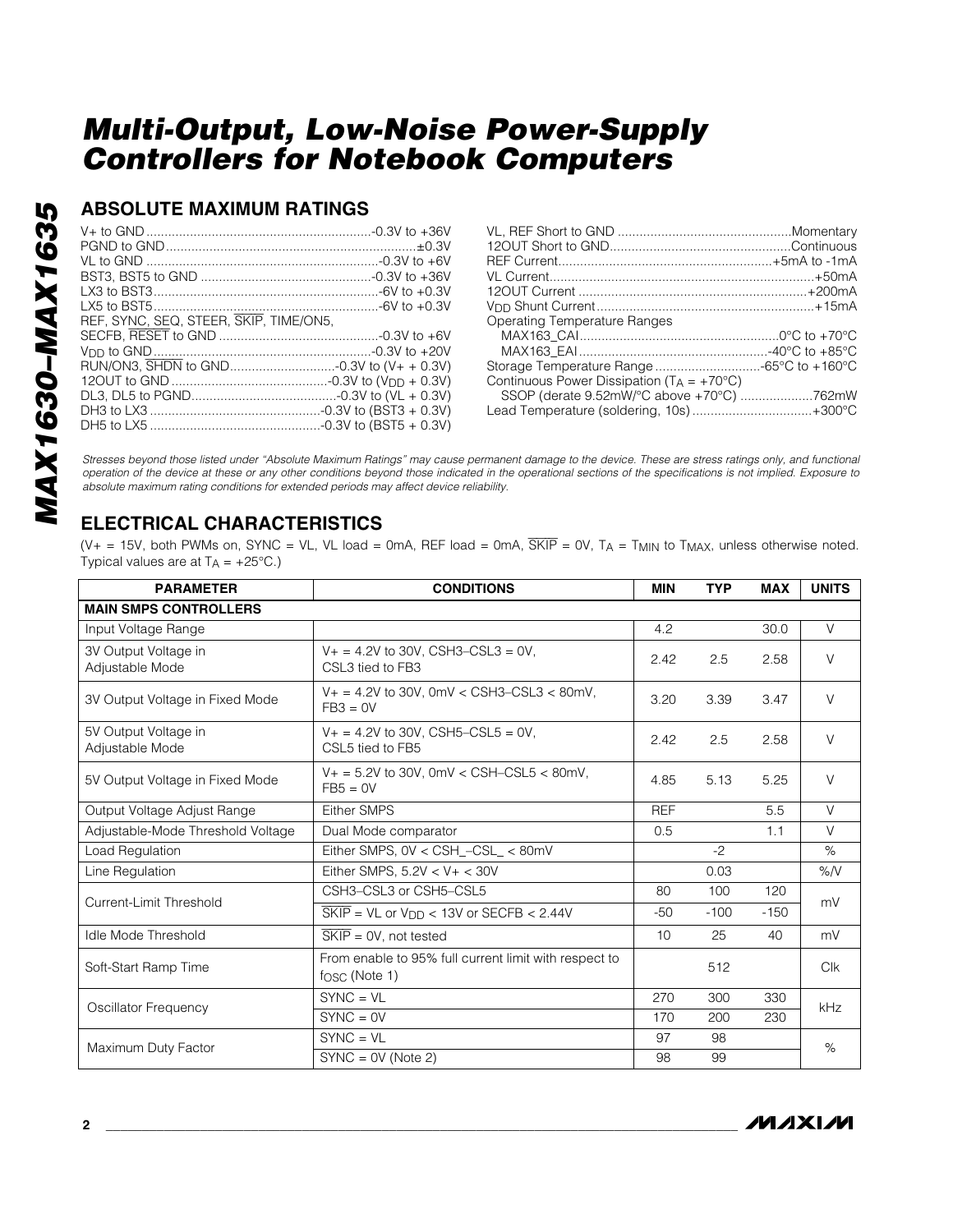### **ELECTRICAL CHARACTERISTICS (continued)**

 $(V_+ = 15V$ , both PWMs on, SYNC = VL, VL load = 0mA, REF load = 0mA,  $\overline{SKIP}$  = 0V, TA = T<sub>MIN</sub> to T<sub>MAX</sub>, unless otherwise noted. Typical values are at  $T_A = +25^{\circ}C$ .)

| <b>PARAMETER</b>                                  | <b>CONDITIONS</b>                                                                                                       |                     |       | <b>TYP</b>     | <b>MAX</b>     | <b>UNITS</b> |
|---------------------------------------------------|-------------------------------------------------------------------------------------------------------------------------|---------------------|-------|----------------|----------------|--------------|
| SYNC Input High Pulse Width                       | Not tested                                                                                                              |                     |       |                |                | ns           |
| SYNC Input Low Pulse Width                        | Not tested                                                                                                              |                     |       |                |                | ns           |
| <b>SYNC Rise/Fall Time</b>                        | Not tested                                                                                                              |                     |       |                | 200            | ns           |
| <b>SYNC Input Frequency Range</b>                 |                                                                                                                         |                     | 240   |                | 350            | kHz          |
| Current-Sense Input Leakage Current               | $V + = V L = 0 V,$<br>$CSL3 = CSH3 = CSL5 = CSH5 = 5.5V$                                                                |                     | 0.01  | 10             | μA             |              |
| <b>FLYBACK CONTROLLER</b>                         |                                                                                                                         |                     |       |                |                |              |
| <b>V<sub>DD</sub></b> Regulation Threshold        | Falling edge (Note 3)                                                                                                   |                     | 13    |                | 14             | $\vee$       |
| <b>SECFB Regulation Threshold</b>                 | Falling edge (MAX1631/MAX1634)                                                                                          |                     | 2.44  |                | 2.60           | $\vee$       |
| DL Pulse Width                                    | $V_{DD}$ < 13V or SECFB < 2.44V                                                                                         |                     |       | $\mathbf{1}$   |                | μs           |
| V <sub>DD</sub> Shunt Threshold                   | Rising edge, hysteresis = 1% (Note 3)                                                                                   |                     | 18    |                | 20             | $\vee$       |
| V <sub>DD</sub> Shunt Sink Current                | $VDD = 20V$ (Note 3)                                                                                                    |                     | 10    |                |                | mA           |
| V <sub>DD</sub> Leakage Current                   | $V_{DD} = 5V$ , off mode (Notes 3, 4)                                                                                   |                     |       |                | 30             | μA           |
| <b>12V LINEAR REGULATOR (Note 3)</b>              |                                                                                                                         |                     |       |                |                |              |
| 120UT Output Voltage                              | $13V < V_{DD} < 18V$ , 0mA < $I_{LOAD} < 120mA$                                                                         |                     | 11.65 | 12.1           | 12.50          | $\vee$       |
| 120UT Current Limit                               | 120UT forced to 11V, V <sub>DD</sub> = 13V                                                                              |                     |       | 150            |                | mA           |
| Quiescent V <sub>DD</sub> Current                 | V <sub>DD</sub> = 18V, run mode, no 120UT load                                                                          |                     |       | 50             | 100            | μA           |
| <b>INTERNAL REGULATOR AND REFERENCE</b>           |                                                                                                                         |                     |       |                |                |              |
| <b>VL Output Voltage</b>                          | $\overline{\text{SHDN}} = \text{V+}$ , RUN/ON3 = TIME/ON5 = 0V,<br>$5.3V < V + < 30V$ , 0mA $< I_{\text{LOAD}} < 50$ mA |                     | 4.7   |                | 5.1            | $\vee$       |
| VL Undervoltage Lockout<br><b>Fault Threshold</b> | Falling edge, hysteresis $= 1\%$                                                                                        |                     |       | 3.6            | 3.7            | $\vee$       |
| <b>VL Switchover Threshold</b>                    | Rising edge of CSL5, hysteresis = 1%                                                                                    |                     | 4.2   | 4.5            | 4.7            | $\vee$       |
| <b>REF Output Voltage</b>                         | No external load (Note 5)                                                                                               |                     | 2.45  | 2.5            | 2.55           | $\vee$       |
|                                                   | $0\mu A < I_{LOAD} < 50\mu A$                                                                                           |                     | 12.5  |                |                |              |
| <b>REF Load Regulation</b>                        | $0mA < I_{LOAD} < 5mA$                                                                                                  |                     |       |                | 100.0          | mV           |
| <b>REF Sink Current</b>                           |                                                                                                                         |                     | 10    |                |                | μA           |
| REF Fault Lockout Voltage                         | Falling edge                                                                                                            |                     | 1.8   |                | 2.4            | $\vee$       |
| V+ Operating Supply Current                       | VL switched over to CSL5, 5V SMPS on                                                                                    |                     |       | 5              | 50             | μA           |
| V+ Standby Supply Current                         | $V_+ = 5.5V$ to 30V, both SMPSs off,<br>includes current into SHDN                                                      |                     |       | 30             | 60             | μA           |
| V+ Standby Supply Current<br>in Dropout           | $V_+ = 4.2V$ to 5.5V, both SMPSs off,<br>includes current into SHDN                                                     |                     |       | 50             | 200            | μA           |
| V+ Shutdown Supply Current                        | $V_+ = 4V$ to 24V, $\overline{SHDN} = 0V$                                                                               |                     |       | $\overline{4}$ | 10             | μA           |
|                                                   | Both SMPSs enabled, FB3 = FB5 = 0V,                                                                                     | (Note 3)            |       | 2.5            | $\overline{4}$ |              |
| Quiescent Power Consumption                       | $CSL3 = CSH3 = 3.5V$<br>$CSL5 = CSH5 = 5.3V$                                                                            | MAX1631/<br>MAX1634 |       | 1.5            | $\overline{4}$ | mW           |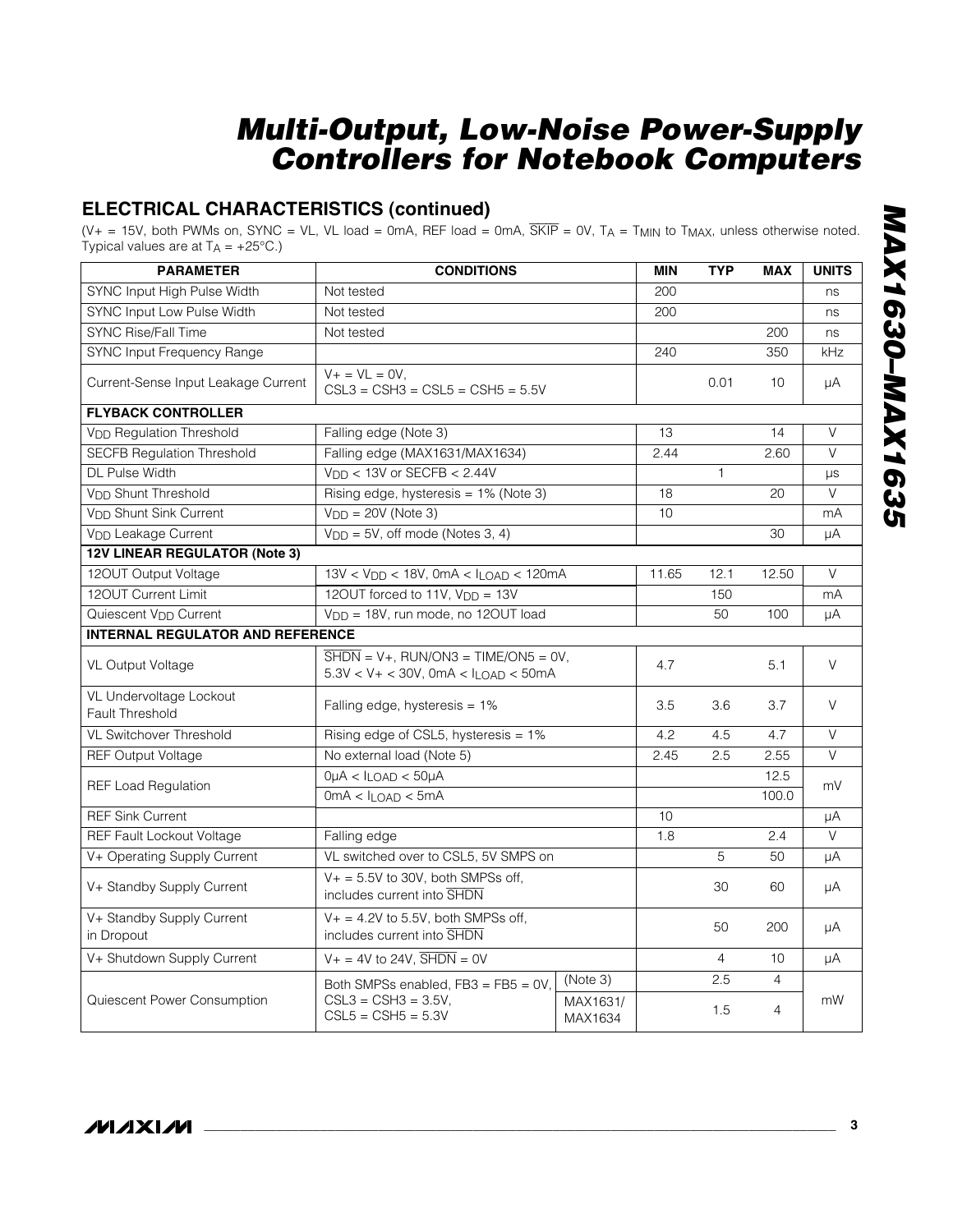**ELECTRICAL CHARACTERISTICS (continued)**

(V+ = 15V, both PWMs on, SYNC = VL, VL load = 0mA, REF load = 0mA,  $\overline{SKIP}$  = 0V, T<sub>A</sub> = T<sub>MIN</sub> to T<sub>MAX</sub>, unless otherwise noted. Typical values are at  $T_A = +25^{\circ}C$ .)

| <b>PARAMETER</b>                          | <b>CONDITIONS</b>                                                                                    | <b>MIN</b>     | <b>TYP</b>     | <b>MAX</b>     | <b>UNITS</b> |
|-------------------------------------------|------------------------------------------------------------------------------------------------------|----------------|----------------|----------------|--------------|
| FAULT DETECTION (MAX1630/MAX1631/MAX1632) |                                                                                                      |                |                |                |              |
| Overvoltage Trip Threshold                | With respect to unloaded output voltage                                                              | $\overline{4}$ | $\overline{7}$ | 10             | $\%$         |
| Overvoltage-Fault Propagation Delay       | CSL_ driven 2% above overvoltage trip threshold                                                      |                | 1.5            |                | $\mu s$      |
| Output Undervoltage Threshold             | With respect to unloaded output voltage                                                              | 60             | 70             | 80             | %            |
| Output Undervoltage Lockout Time          | From each SMPS enabled, with respect to fosc                                                         | 5000           | 6144           | 7000           | <b>Clk</b>   |
| Thermal Shutdown Threshold                | Typical hysteresis = $+10^{\circ}$ C                                                                 |                | 150            |                | $^{\circ}C$  |
| <b>RESET</b>                              |                                                                                                      |                |                |                |              |
| <b>RESET Trip Threshold</b>               | With respect to unloaded output voltage,<br>falling edge; typical hysteresis $= 1\%$                 | $-7$           | $-5.5$         | $-4$           | %            |
| <b>RESET Propagation Delay</b>            | Falling edge, CSL driven 2%<br>below RESET trip threshold                                            |                | 1.5            |                | $\mu s$      |
| <b>RESET Delay Time</b>                   | With respect to fosc                                                                                 | 27,000         | 32,000         | 37,000         | <b>Clk</b>   |
| <b>INPUTS AND OUTPUTS</b>                 |                                                                                                      |                |                |                |              |
| Feedback Input Leakage Current            | FB3, FB5; SECFB = $2.6V$                                                                             |                | $\mathbf{1}$   | 50             | nA           |
| Logic Input Low Voltage                   | RUN/ON3, SKIP, TIME/ON5 (SEQ = REF),<br>SHDN, STEER, SYNC                                            |                |                | 0.6            | $\vee$       |
| Logic Input High Voltage                  | RUN/ON3, SKIP, TIME/ON5 (SEQ = REF),<br>SHDN, STEER, SYNC                                            | 2.4            |                |                | $\vee$       |
| Input Leakage Current                     | $RUN/ON3$ , $\overline{SKIP}$ , $TIME/ON5$ (SEQ = REF),<br>SHDN, STEER, SYNC, SEQ; VPIN = 0V or 3.3V |                |                | ±1             | μA           |
| Logic Output Low Voltage                  | $\overline{\text{RESET}}$ , ISINK = 4mA                                                              |                |                | 0.4            | V            |
| Logic Output High Current                 | $\overline{\text{RESET}} = 3.5V$                                                                     | $\mathbf{1}$   |                |                | mA           |
| TIME/ON5 Input Trip Level                 | $SEQ = 0V$ or $VL$                                                                                   | 2.4            |                | 2.6            | $\vee$       |
| TIME/ON5 Source Current                   | TIME/ON5 = $0V$ , SEQ = $0V$ or VL                                                                   | 2.5            | 3              | 3.5            | μA           |
| TIME/ON5 On-Resistance                    | TIME/ON5; RUN/ON3 = 0V, $SEQ = 0V$ or VL                                                             |                | 15             | 80             | $\Omega$     |
| Gate Driver Sink/Source Current           | DL3, DH3, DL5, DH5; forced to 2V                                                                     |                | 1              |                | A            |
| Gate Driver On-Resistance                 | High or low                                                                                          |                | 1.5            | $\overline{7}$ | $\Omega$     |

**Note 1:** Each of the four digital soft-start levels is tested for functionality; the steps are typically in 20mV increments.

**Note 2:** High duty-factor operation supports low input-to-output differential voltages, and is achieved at a lowered operating frequency (see *Overload and Dropout Operation* section).

**Note 3:** MAX1630/MAX1632/MAX1633/MAX1635 only.

Note 4: Off mode for the 12V linear regulator occurs when the SMPS that has flyback feedback (V<sub>DD</sub>) steered to it is disabled. In situations where the main outputs are being held up by external keep-alive supplies, turning off the 12OUT regulator prevents a leakage path from the output-referred flyback winding, through the rectifier, and into V<sub>DD</sub>.

**Note 5:** Since the reference uses VL as its supply, the reference's V+ line-regulation error is insignificant.

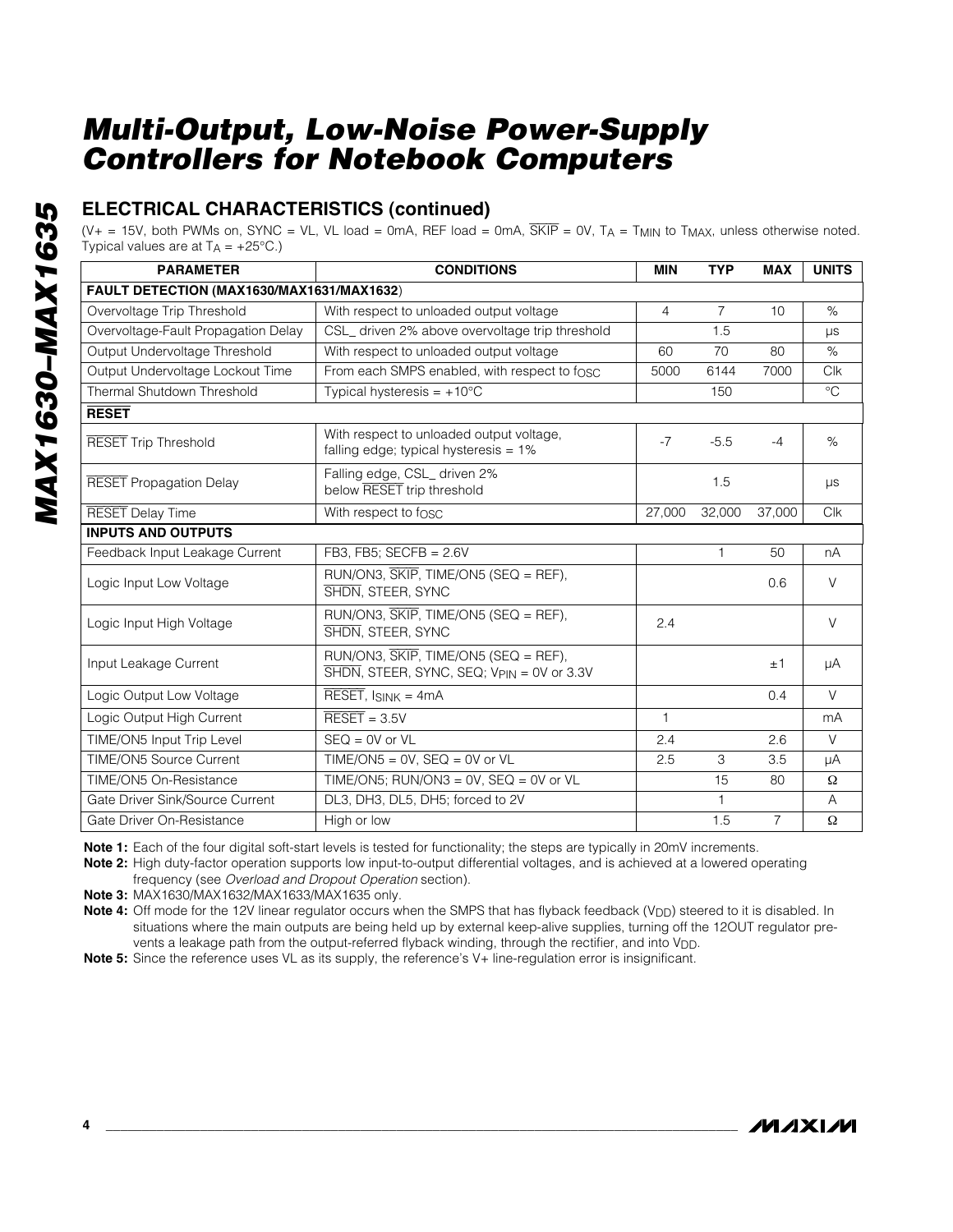### *\_\_\_\_\_\_\_\_\_\_\_\_\_\_\_\_\_\_\_\_\_\_\_\_\_\_\_\_\_\_\_\_\_\_\_\_\_\_\_\_\_\_Typical Operating Characteristics*

**MAX1632/MAX1635** 

(Circuit of Figure 1, 3A Table 1 components,  $T_A = +25^{\circ}C$ , unless otherwise noted.)

**MAXM** 



*MAX1630–MAX1635* **MAX1630-MAX1635**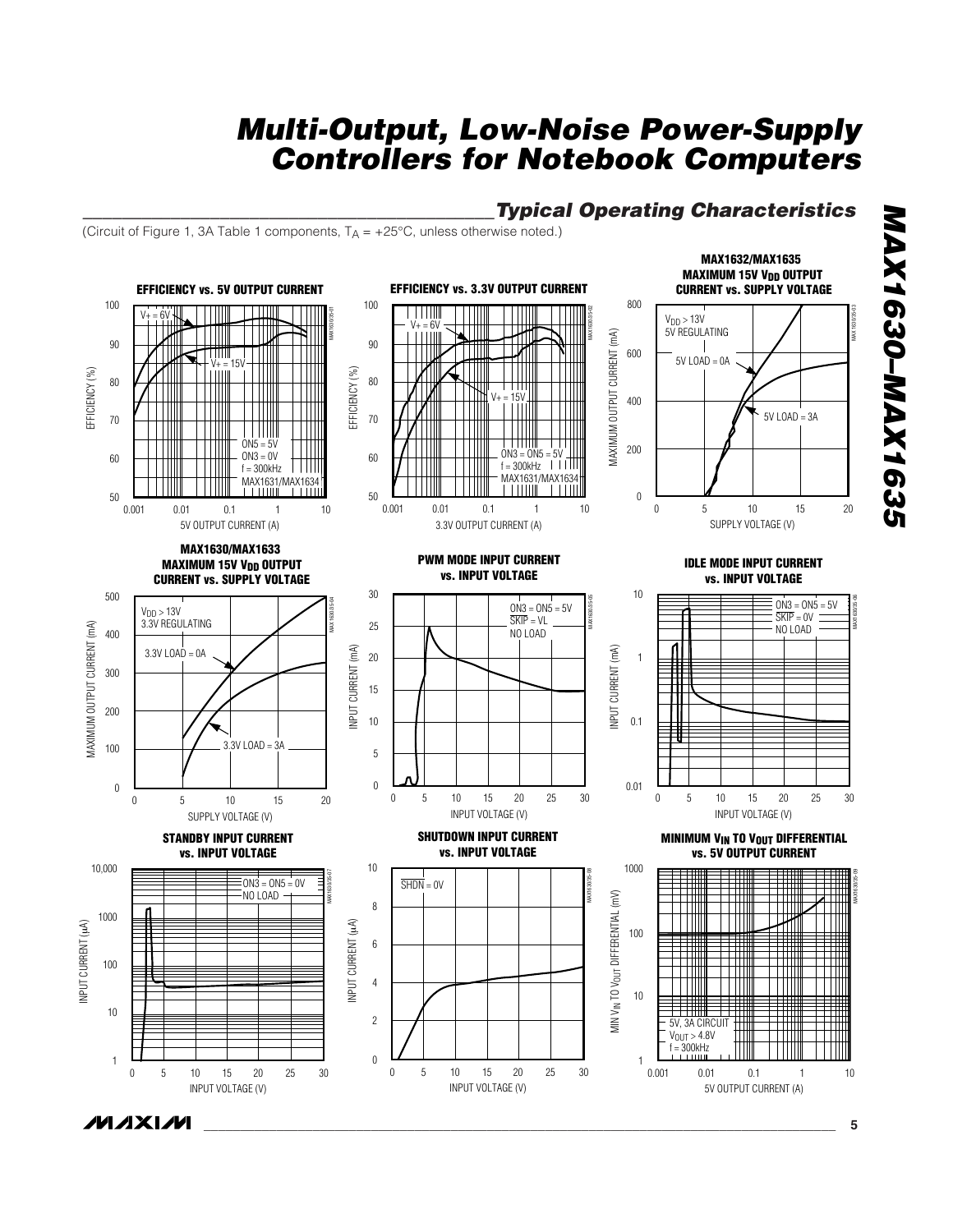### *\_\_\_\_\_\_\_\_\_\_\_\_\_\_\_\_\_\_\_\_\_\_\_\_\_\_\_\_\_\_\_\_\_\_\_\_Typical Operating Characteristics (continued)*

(Circuit of Figure 1, 3A Table 1 components,  $T_A = +25^{\circ}C$ , unless otherwise noted.)



5 6

OUTPUT CURRENT (mA)

3 4



30 40



### *\_\_\_\_\_\_\_\_\_\_\_\_\_\_\_\_\_\_\_\_\_\_\_\_\_\_\_\_\_\_\_\_\_\_\_\_\_\_\_\_\_\_\_\_\_\_\_\_\_\_\_\_\_\_\_\_\_\_\_\_\_\_\_\_\_\_\_\_\_\_\_\_\_\_Pin Description*

50 60

MAX 1630/35-11

| <b>PIN</b>                      | <b>NAME</b>                           | <b>FUNCTION</b>                                                                                                                                                                                                                                                    |  |  |  |
|---------------------------------|---------------------------------------|--------------------------------------------------------------------------------------------------------------------------------------------------------------------------------------------------------------------------------------------------------------------|--|--|--|
|                                 | CSH <sub>3</sub>                      | Current-Sense Input for the 3.3V SMPS. Current-limit level is 100mV referred to CSL3.                                                                                                                                                                              |  |  |  |
| 2                               | CSL3                                  | Current-Sense Input. Also serves as the feedback input in fixed-output mode.                                                                                                                                                                                       |  |  |  |
| 3                               | FB <sub>3</sub>                       | Feedback Input for the 3.3V SMPS; regulates at FB3 = REF (approx. 2.5V) in adjustable mode. FB3 is a<br>Dual Mode input that also selects the 3.3V fixed output voltage setting when tied to GND. Connect FB3<br>to a resistor divider for adjustable-output mode. |  |  |  |
| 120UT<br>(MAX1630/<br>32/33/35) |                                       | 12V/120mA Linear Regulator Output. Input supply comes from V <sub>DD</sub> . Bypass 12OUT to GND with<br>1µF minimum.                                                                                                                                              |  |  |  |
| $\overline{4}$                  | <b>STEER</b><br>(MAX1631/<br>MAX1634) | Logic-Control Input for secondary feedback. Selects the PWM that uses a transformer and secondary<br>feedback signal (SECFB):<br>$STEER = GND: 3.3V SMPS uses transformer$<br>$STEER = VL: 5V SMPS uses transformer$                                               |  |  |  |



2.480

 $\theta$ 

1 2

 $ON3 = ON5 = OV$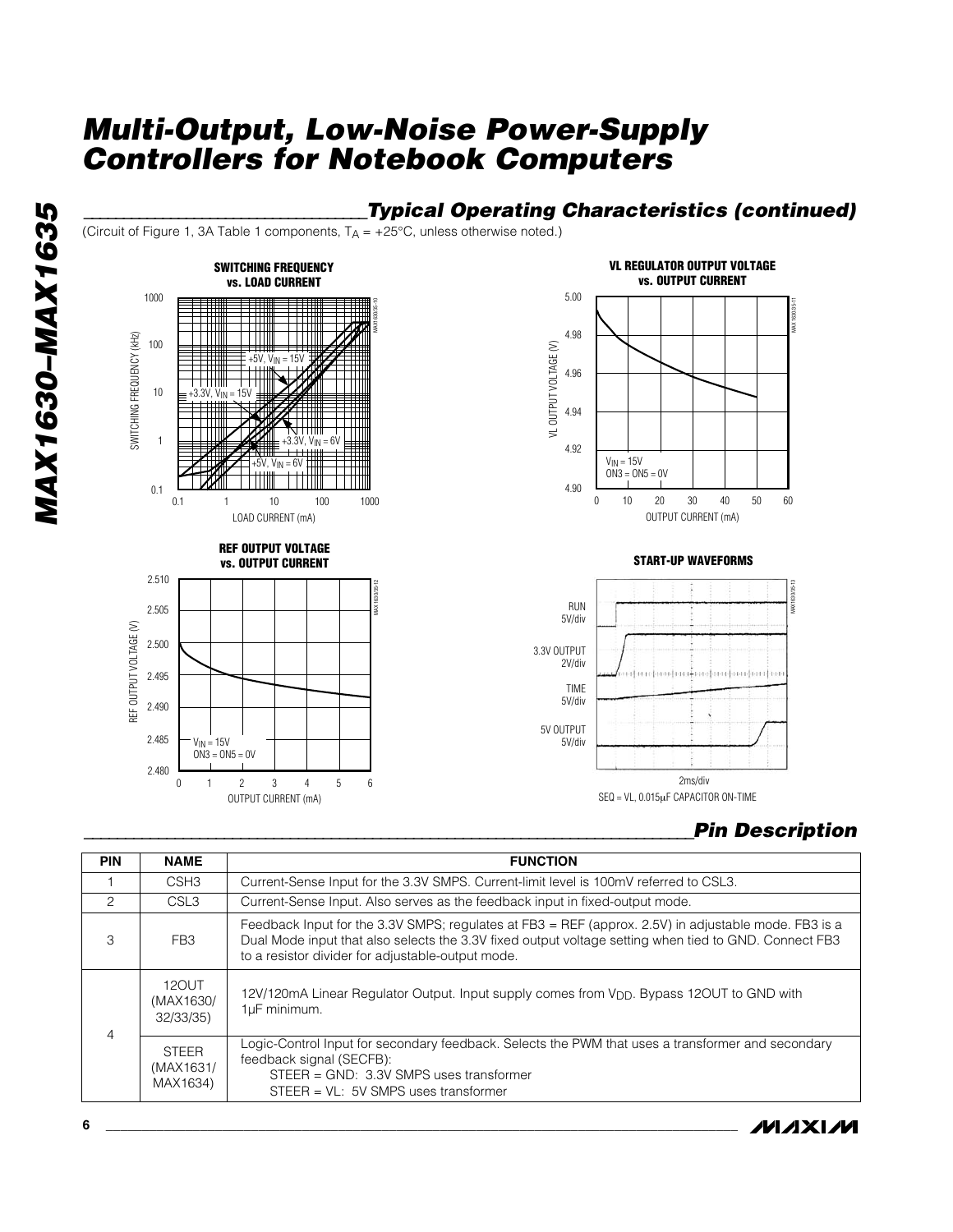### *\_\_\_\_\_\_\_\_\_\_\_\_\_\_\_\_\_\_\_\_\_\_\_\_\_\_\_\_\_\_\_\_\_\_\_\_\_\_\_\_\_\_\_\_\_\_\_\_\_Pin Description (continued)*

| <b>PIN</b>        | <b>NAME</b>                                     | <b>FUNCTION</b>                                                                                                                                                                                                                                                                                      |  |  |  |
|-------------------|-------------------------------------------------|------------------------------------------------------------------------------------------------------------------------------------------------------------------------------------------------------------------------------------------------------------------------------------------------------|--|--|--|
| 5                 | <b>V<sub>DD</sub></b><br>(MAX1630/<br>32/33/35) | Supply Voltage Input for the 120UT Linear Regulator. Also connects to an internal resistor divider for<br>secondary winding feedback, and to an 18V overvoltage shunt regulator clamp.                                                                                                               |  |  |  |
|                   | <b>SECFB</b><br>(MAX1631/<br>MAX1634)           | Secondary Winding Feedback Input. Normally connected to a resistor divider from an auxiliary output.<br>SECFB regulates at VSECFB = 2.5V (see Secondary Feedback Regulation Loop section). Tie to VL if not<br>used.                                                                                 |  |  |  |
| 6                 | <b>SYNC</b>                                     | Oscillator Synchronization and Frequency Select. Tie to VL for 300kHz operation; tie to GND for 200kHz<br>operation. Can be driven at 240kHz to 350kHz for external synchronization.                                                                                                                 |  |  |  |
| $\overline{7}$    | TIME/ON5                                        | Dual-Purpose Timing Capacitor Pin and ON/OFF Control Input. See Power-Up Sequencing and<br>ON/OFF Controls section.                                                                                                                                                                                  |  |  |  |
| 8                 | <b>GND</b>                                      | Low-Noise Analog Ground and Feedback Reference Point                                                                                                                                                                                                                                                 |  |  |  |
| 9                 | <b>REF</b>                                      | 2.5V Reference Voltage Output. Bypass to GND with 1µF minimum.                                                                                                                                                                                                                                       |  |  |  |
| 10                | <b>SKIP</b>                                     | Logic-Control Input that disables Idle Mode when high. Connect to GND for normal use.                                                                                                                                                                                                                |  |  |  |
| 11                | <b>RESET</b>                                    | Active-Low Timed Reset Output. RESET swings GND to VL. Goes high after a fixed 32,000 clock-cycle<br>delay following power-up.                                                                                                                                                                       |  |  |  |
| $12 \overline{ }$ | FB <sub>5</sub>                                 | Feedback Input for the 5V SMPS; regulates at FB5 = REF (approx. 2.5V) in adjustable mode. FB5 is a<br>Dual Mode input that also selects the 5V fixed output voltage setting when tied to GND. Connect FB5 to<br>a resistor divider for adjustable-output mode.                                       |  |  |  |
| 13                | CSL <sub>5</sub>                                | Current-Sense Input for the 5V SMPS. Also serves as the feedback input in fixed-output mode, and as<br>the bootstrap supply input when the voltage on CSL5/VL is $> 4.5V$ .                                                                                                                          |  |  |  |
| 14                | CSH <sub>5</sub>                                | Current-Sense Input for the 5V SMPS. Current-limit level is 100mV referred to CSL5.                                                                                                                                                                                                                  |  |  |  |
| 15                | <b>SEQ</b>                                      | Pin-Strap Input that selects the SMPS power-up sequence:<br>SEQ = GND: 5V before 3.3V, RESET output determined by both outputs<br>SEQ = REF: Separate ON3/ON5 controls, RESET output determined by 3.3V output<br>SEQ = VL: 3.3V before 5V, RESET output determined by both outputs                  |  |  |  |
| 16                | DH <sub>5</sub>                                 | Gate-Drive Output for the 5V, high-side N-channel switch. DH5 is a floating driver output that swings<br>from LX5 to BST5, riding on the LX5 switching node voltage.                                                                                                                                 |  |  |  |
| 17                | LX5                                             | Switching Node (inductor) Connection. Can swing 2V below ground without hazard.                                                                                                                                                                                                                      |  |  |  |
| 18                | BST <sub>5</sub>                                | Boost capacitor connection for high-side gate drive (0.1µF)                                                                                                                                                                                                                                          |  |  |  |
| 19                | DL5                                             | Gate-Drive Output for the low-side synchronous-rectifier MOSFET. Swings OV to VL.                                                                                                                                                                                                                    |  |  |  |
| 20                | <b>PGND</b>                                     | Power Ground                                                                                                                                                                                                                                                                                         |  |  |  |
| 21                | VL                                              | 5V Internal Linear-Regulator Output. VL is also the supply voltage rail for the chip. After the 5V SMPS<br>output has reached +4.5V (typical), VL automatically switches to the output voltage via CSL5 for boot-<br>strapping. Bypass to GND with 4.7µF. VL supplies up to 25mA for external loads. |  |  |  |
| 22                | $V +$                                           | Battery Voltage Input, +4.2V to +30V. Bypass V+ to PGND close to the IC with a 0.22µF capacitor.<br>Connects to a linear regulator that powers VL.                                                                                                                                                   |  |  |  |
| 23                | <b>SHDN</b>                                     | Shutdown Control Input, active low. Logic threshold is set at approximately 1V. For automatic start-up,<br>connect SHDN to V+ through a 220kΩ resistor and bypass SHDN to GND with a 0.01µF capacitor.                                                                                               |  |  |  |
| 24                | DL <sub>3</sub>                                 | Gate-Drive Output for the low-side synchronous-rectifier MOSFET. Swings OV to VL.                                                                                                                                                                                                                    |  |  |  |
| 25                | BST3                                            | Boost Capacitor Connection for high-side gate drive (0.1µF)                                                                                                                                                                                                                                          |  |  |  |
| 26                | LX3                                             | Switching Node (inductor) Connection. Can swing 2V below ground without hazard.                                                                                                                                                                                                                      |  |  |  |
| 27                | DH3                                             | Gate-Drive Output for the 3.3V, high-side N-channel switch. DH3 is a floating driver output that swings<br>from LX3 to BST3, riding on the LX3 switching node voltage.                                                                                                                               |  |  |  |
| 28                | RUN/ON3                                         | ON/OFF Control Input. See Power-Up Sequencing and ON/OFF Controls section.                                                                                                                                                                                                                           |  |  |  |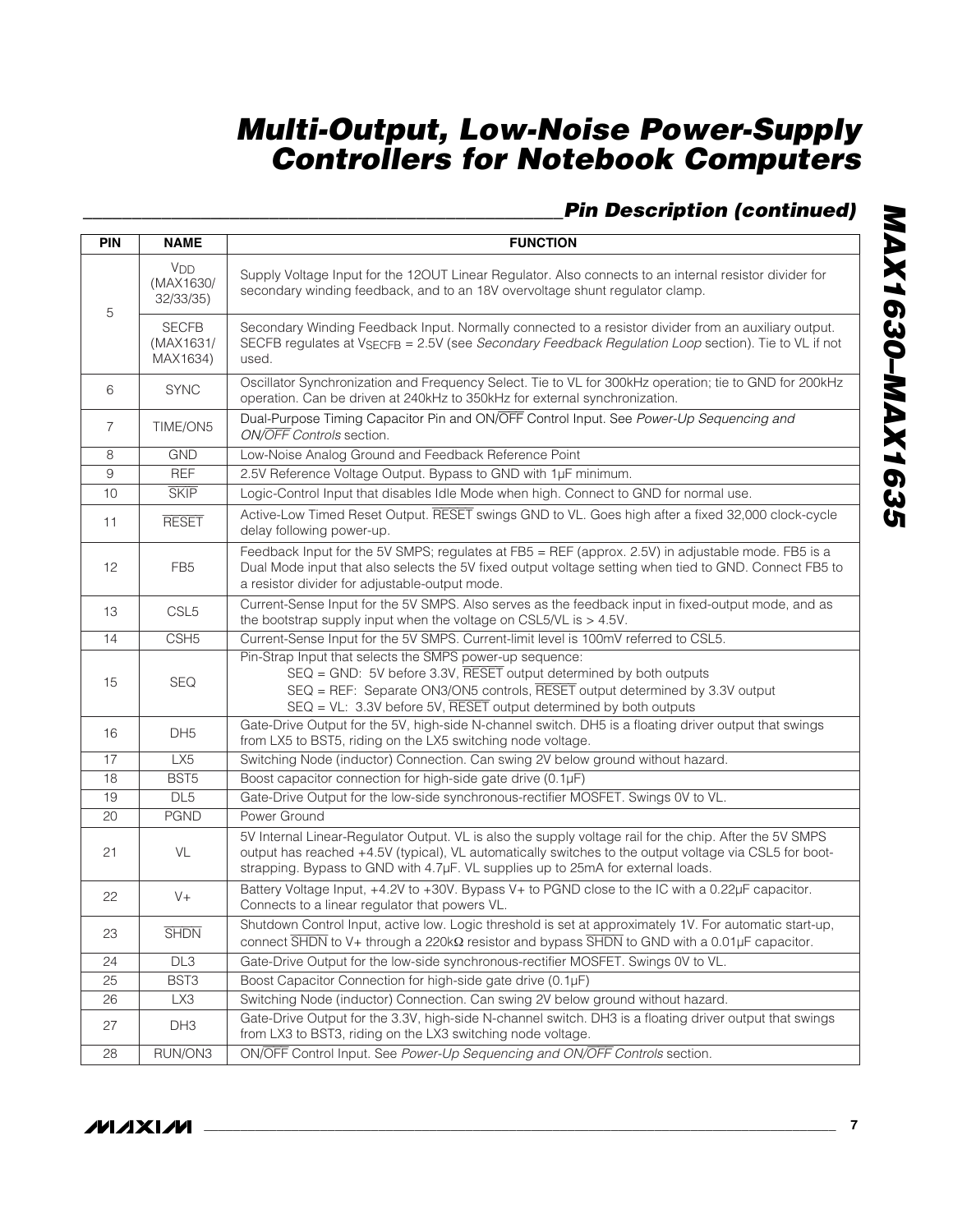

*Figure 1. Standard 3.3V/5V Application Circuit (MAX1631/MAX1634)*

### *\_\_\_\_\_\_\_Standard Application Circuit*

**8 \_\_\_\_\_\_\_\_\_\_\_\_\_\_\_\_\_\_\_\_\_\_\_\_\_\_\_\_\_\_\_\_\_\_\_\_\_\_\_\_\_\_\_\_\_\_\_\_\_\_\_\_\_\_\_\_\_\_\_\_\_\_\_\_\_\_\_\_\_\_\_\_\_\_\_\_\_\_\_\_\_\_\_\_\_\_\_**

The basic MAX1631/MAX1634 dual-output 3.3V/5V buck converter (Figure 1) is easily adapted to meet a wide range of applications with inputs up to 28V by substituting components from Table 1. These circuits represent a good set of tradeoffs between cost, size, and efficiency, while staying within the worst-case specification limits for stress-related parameters, such as capacitor ripple current. Don't change the frequency

of these circuits without first recalculating component values (particularly inductance value at maximum battery voltage). Adding a Schottky rectifier across each synchronous rectifier improves the efficiency of these circuits by approximately 1%, but this rectifier is otherwise not needed because the MOSFETs required for these circuits typically incorporate a high-speed silicon diode from drain to source. Use a Schottky rectifier rated at a DC current equal to at least one-third of the load current.

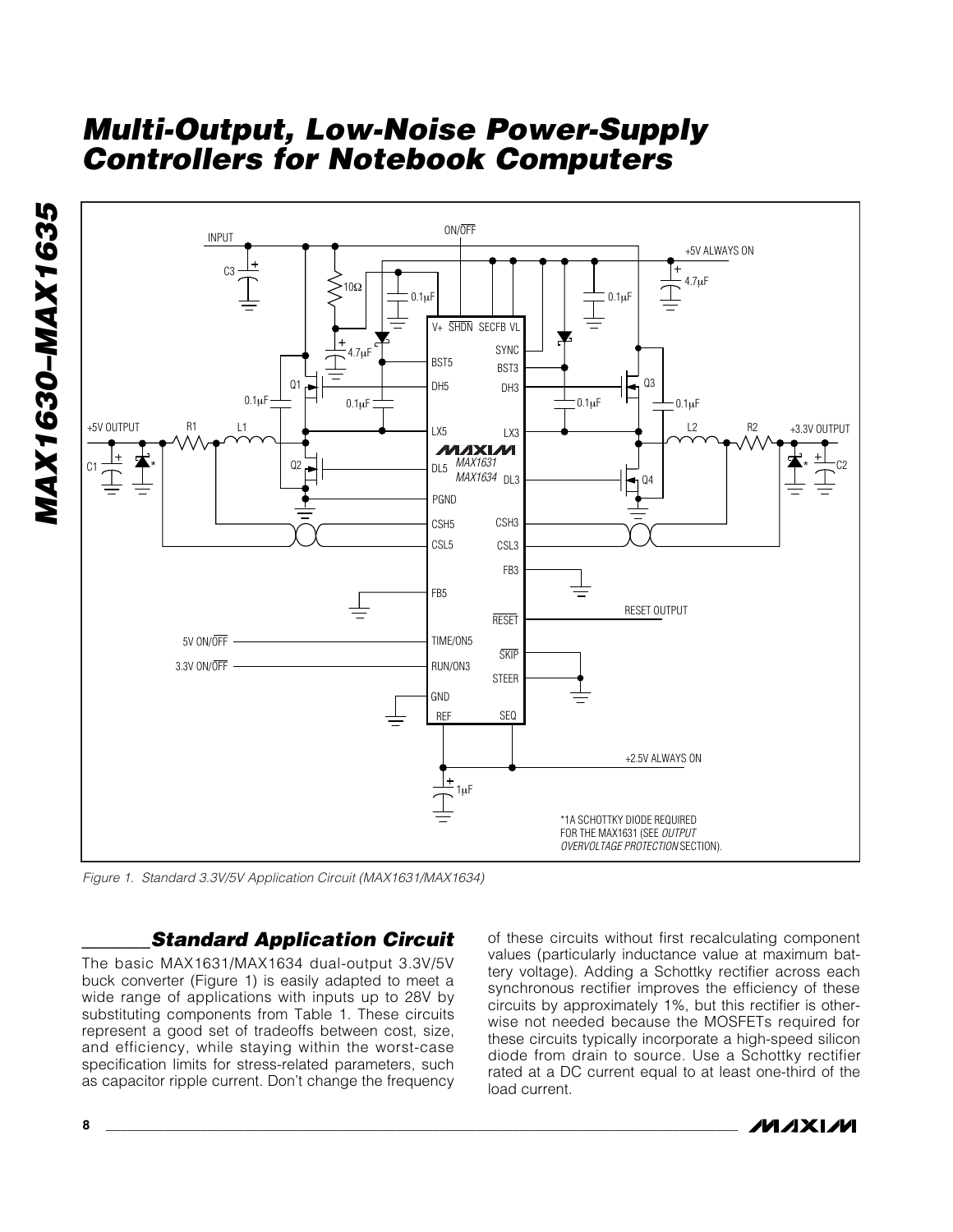### **Table 1. Component Selection for Standard 3.3V/5V Application**

| <b>COMPONENT</b>                              | <b>LOAD CURRENT</b>                                                                                 |                                                                                                               |                                                                                               |  |  |  |
|-----------------------------------------------|-----------------------------------------------------------------------------------------------------|---------------------------------------------------------------------------------------------------------------|-----------------------------------------------------------------------------------------------|--|--|--|
|                                               | 2A                                                                                                  | 3Α                                                                                                            | 4A                                                                                            |  |  |  |
| Input Range                                   | 4.75V to 18V                                                                                        | 4.75V to 28V                                                                                                  | 4.75V to 24V                                                                                  |  |  |  |
| Application                                   | <b>PDA</b>                                                                                          | Notebook                                                                                                      | Workstation                                                                                   |  |  |  |
| Frequency                                     | 300kHz                                                                                              | 300kHz                                                                                                        | 200kHz                                                                                        |  |  |  |
| Q1, Q3 High-Side<br><b>MOSFET<sub>S</sub></b> | 1/2 IR IRF7301;<br>1/2 Siliconix Si9925DQ; or<br>1/2 Motorola MMDF3N03HD or<br>MMDF4N01HD (10V max) | IR IRF7403 or IRF7401 (18V)<br>max); Siliconix Si4412DY; or<br>Motorola MMSF5N03HD or<br>MMSF5N02HD (18V max) | IR IRF7413 or<br>Siliconix Si4410DY                                                           |  |  |  |
| Q2, Q4 Low-Side<br><b>MOSFETs</b>             | 1/2 IR IRF7301;<br>1/2 Siliconix Si9925DQ; or<br>1/2 Motorola MMDF3N03HD or<br>MMDF4N01HD (10V max) | IR IRF7403 or IRF7401 (18V<br>max); Siliconix Si4412DY; or<br>Motorola MMSF5N03HD or<br>MMSF5N02HD (18V max)  | IR IRF7413 or<br>Siliconix Si4410DY                                                           |  |  |  |
| C3 Input Capacitor                            | 10µF, 30V Sanyo OS-CON;<br>22µF, 35V AVX TPS; or<br>Sprague 594D                                    | 2 x 10µF, 30V Sanyo OS-CON;<br>2 x 22µF, 35V AVX TPS; or<br>Sprague 594D                                      | 3 x 10µF, 30V Sanyo OS-CON;<br>4 x 22µF, 35V AVX TPS; or<br>Sprague 595D                      |  |  |  |
| C1, C2 Output Capacitors                      | 220µF, 10V AVX TPS or<br>Sprague 595D                                                               | 2 x 220µF, 10V AVX TPS or<br>Sprague 595D                                                                     | 4 x 220µF, 10V AVX TPS or<br>Sprague 595D                                                     |  |  |  |
| R1, R2 Resistors                              | 0.033Ω IRC LR2010-01-R033 or<br>Dale WSL2010-R033-F                                                 | 0.02Ω IRC LR2010-01-R020 or<br>Dale WSL2010-R020-F                                                            | $0.012\Omega$ Dale WSL2512-R012-F                                                             |  |  |  |
| L1, L2 Inductors                              | 15µH, 2.4A Ferrite<br>Coilcraft DO3316P-153 or<br>Sumida CDRH125-150                                | 10µH, 4A Ferrite<br>Coilcraft DO3316P-103 or<br>Sumida CDRH125-100                                            | 4.7µH, 5.5A Ferrite<br>Coilcraft DO3316-472 or<br>5.2uH, 6.5A Ferrite Sumida<br>CDRH127-5R2MC |  |  |  |

### **Table 2. Component Suppliers**

| <b>COMPANY</b>                  | <b>FACTORY FAX</b><br>(COUNTRY CODE) | <b>USA PHONE</b>   |
|---------------------------------|--------------------------------------|--------------------|
| <b>AVX</b>                      | (1) 803-626-3123                     | (803) 946-0690     |
| Central<br>Semiconductor        | $(1)$ 516-435-1824                   | $(516)$ 435-1110   |
| Coilcraft                       | $(1)$ 847-639-1469                   | (847) 639-6400     |
| Coiltronics                     | (1) 561-241-9339                     | (561) 241-7876     |
| Dale                            | $(1)$ 605-665-1627                   | $(605) 668 - 4131$ |
| International<br>Rectifier (IR) | $(1)$ 310-322-3332                   | (310) 322-3331     |
| <b>IRC</b>                      | (1) 512-992-3377                     | (512) 992-7900     |
| Matsuo                          | (1) 714-960-6492                     | (714) 969-2491     |

| <b>COMPANY</b>             | <b>FACTORY FAX</b><br>(COUNTRY CODE) | <b>USA PHONE</b>   |
|----------------------------|--------------------------------------|--------------------|
| Motorola                   | (1) 602-994-6430                     | (602) 303-5454     |
| Murata-Erie                | (1) 814-238-0490                     | (814) 237-1431     |
| <b>NIEC</b>                | (81) 3-3494-7414                     | (805) 867-2555*    |
| Sanyo                      | (81) 7-2070-1174                     | $(619) 661 - 6835$ |
| Siliconix                  | (1) 408-970-3950                     | (408) 988-8000     |
| Sprague                    | (1) 603-224-1430                     | (603) 224-1961     |
| Sumida                     | (81) 3-3607-5144                     | (847) 956-0666     |
| <b>TDK</b>                 | (1) 847-390-4428                     | (847) 390-4373     |
| Transpower<br>Technologies | $(1)$ 702-831-3521                   | (702) 831-0140     |

\**Distributor*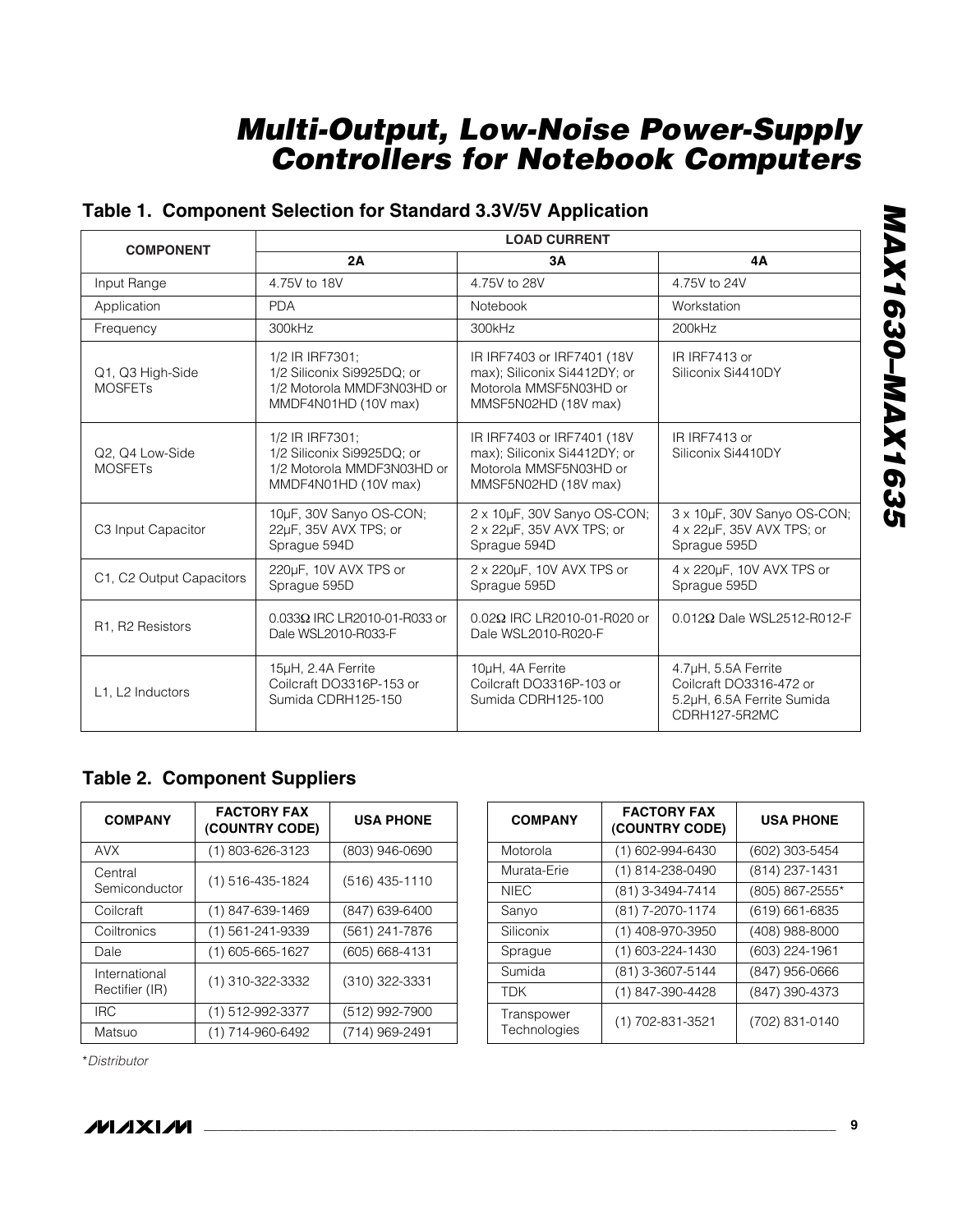

*Figure 2. MAX1632 Block Diagram*

*MAX1630–MAX1635*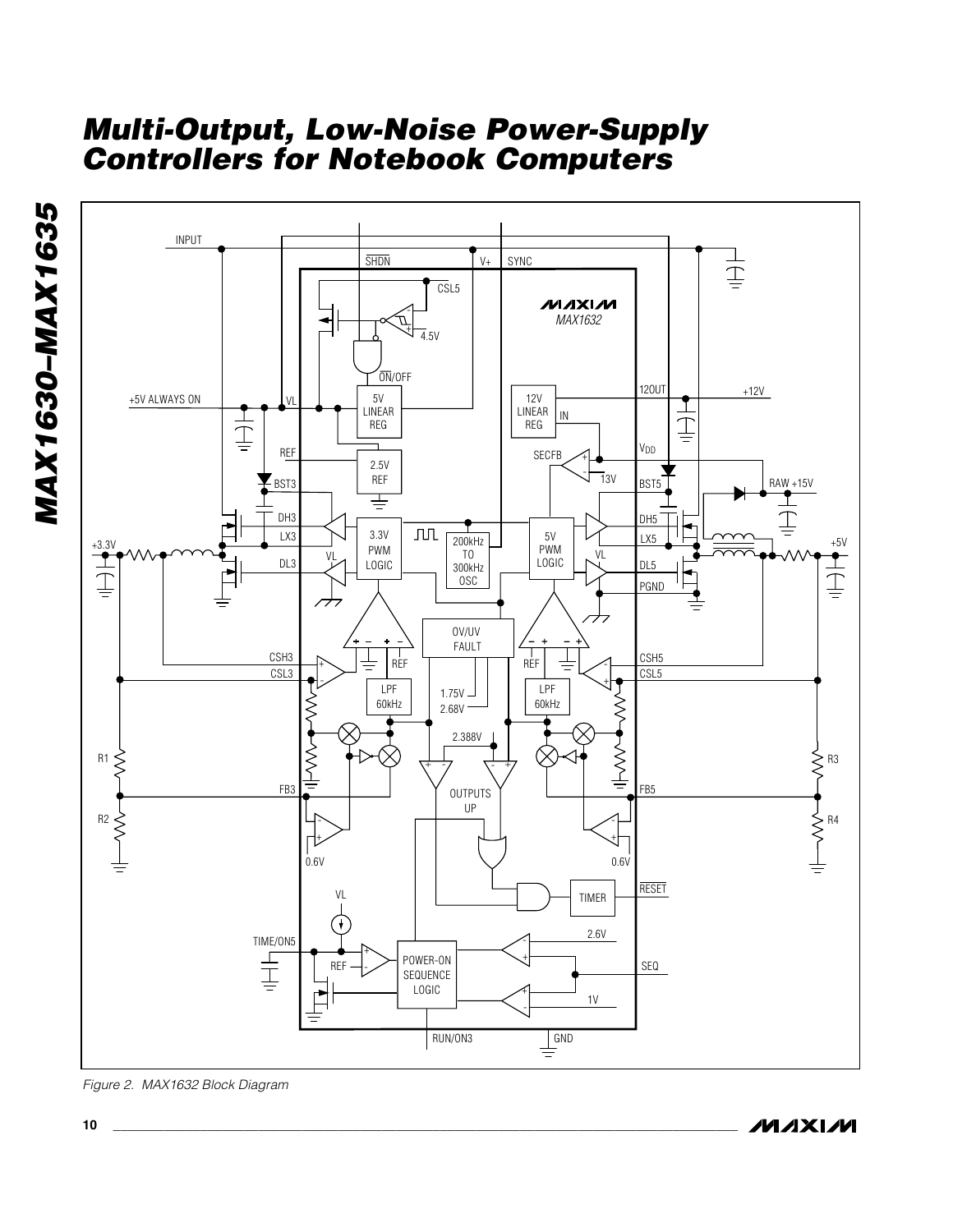### *\_\_\_\_\_\_\_\_\_\_\_\_\_\_\_Detailed Description*

The MAX1630 is a dual, BiCMOS, switch-mode powersupply controller designed primarily for buck-topology regulators in battery-powered applications where high efficiency and low quiescent supply current are critical. Lightload efficiency is enhanced by automatic Idle Mode™ operation, a variable-frequency pulse-skipping mode that reduces transition and gate-charge losses. Each stepdown, power-switching circuit consists of two N-channel MOSFETs, a rectifier, and an LC output filter. The output voltage is the average AC voltage at the switching node, which is regulated by changing the duty cycle of the MOSFET switches. The gate-drive signal to the N-channel high-side MOSFET must exceed the battery voltage, and is provided by a flying-capacitor boost circuit that uses a 100nF capacitor connected to BST\_.

Devices in the MAX1630 family contain ten major circuit blocks (Figure 2).

The two pulse-width modulation (PWM) controllers each consist of a Dual Mode™ feedback network and multiplexer, a multi-input PWM comparator, high-side and low-side gate drivers, and logic. MAX1630/MAX1631/ MAX1632 contain fault-protection circuits that monitor the main PWM outputs for undervoltage and overvoltage. A power-on sequence block controls the powerup timing of the main PWMs and determines whether one or both of the outputs are monitored for undervoltage faults. The MAX1630/MAX1632/MAX1633/ MAX1635 include a secondary feedback network and 12V linear regulator to generate a 12V output from a coupled-inductor flyback winding. The MAX1631/ MAX1634 have a secondary feedback input (SECFB) instead, which allows a quasi-regulated, adjustableoutput, coupled-inductor flyback winding to be attached to either the 3.3V or the 5V main inductor. Bias generator blocks include the 5V IC internal rail (VL) linear regulator, 2.5V precision reference, and automatic bootstrap switchover circuit. The PWMs share a common 200kHz/300kHz synchronizable oscillator.

These internal IC blocks aren't powered directly from the battery. Instead, the 5V VL linear regulator steps down the battery voltage to supply both VL and the gate drivers. The synchronous-switch gate drivers are directly powered from VL, while the high-side switch gate drivers are indirectly powered from VL via an external diode-capacitor boost circuit. An automatic bootstrap circuit turns off the +5V linear regulator and powers the IC from the 5V PWM output voltage if the output is above 4.5V.

#### *PWM Controller Block*

The two PWM controllers are nearly identical. The only differences are fixed output settings (3.3V vs. 5V), the VL/CSL5 bootstrap switch connected to the +5V PWM, and SECFB. The heart of each current-mode PWM controller is a multi-input, open-loop comparator that sums three signals: the output voltage error signal with respect to the reference voltage, the current-sense signal, and the slope compensation ramp (Figure 3). The PWM controller is a direct-summing type, lacking a traditional error amplifier and the phase shift associated with it. This direct-summing configuration approaches ideal cycle-by-cycle control over the output voltage.

When SKIP = low, Idle Mode circuitry automatically optimizes efficiency throughout the load current range. Idle Mode dramatically improves light-load efficiency by reducing the effective frequency, which reduces switching losses. It keeps the peak inductor current above 25% of the full current limit in an active cycle, allowing subsequent cycles to be skipped. Idle Mode transitions seamlessly to fixed-frequency PWM operation as load current increases.

With  $\overline{\text{SKIP}}$  = high, the controller always operates in fixed-frequency PWM mode for lowest noise. Each pulse from the oscillator sets the main PWM latch that turns on the high-side switch for a period determined by the duty factor (approximately  $V_{\text{OUT}}/V_{\text{IN}}$ ). As the high-side switch turns off, the synchronous rectifier latch sets; 60ns later, the low-side switch turns on. The low-side switch stays on until the beginning of the next clock cycle.

| <b>SKIP</b> | <b>LOAD</b><br><b>CURRENT</b> | <b>MODE</b> | <b>DESCRIPTION</b>                                                                                       |
|-------------|-------------------------------|-------------|----------------------------------------------------------------------------------------------------------|
| Low         | Light                         | Idle        | Pulse-skipping, supply cur-<br>rent = $250\mu A$ at $V_{IN}$ = 12V.<br>discontinuous inductor<br>current |
| Low         | Heavy                         | <b>PWM</b>  | Constant-frequency PWM,<br>continuous inductor current                                                   |
| High        | Light                         | <b>PWM</b>  | Constant-frequency PWM,<br>continuous inductor current                                                   |
| High        | Heavy                         | <b>PWM</b>  | Constant-frequency PWM,<br>continuous inductor current                                                   |

#### **Table 3. SKIP PWM Table**

### *IVIJIXIJV*I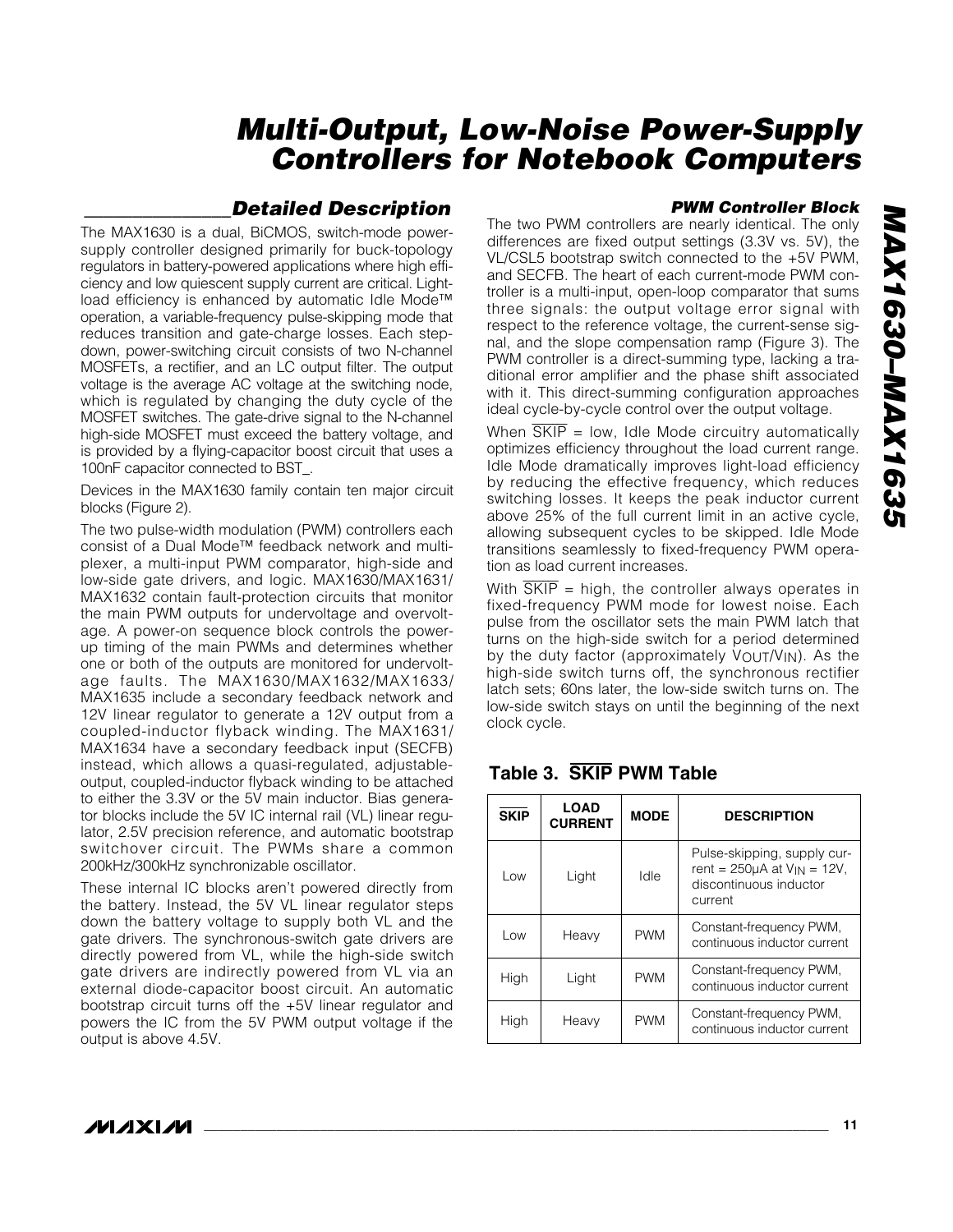

*Figure 3. PWM Controller Detailed Block Diagram*

**MAXIM** 

*MAX1630–MAX1635*

**MAX1630-MAX1635**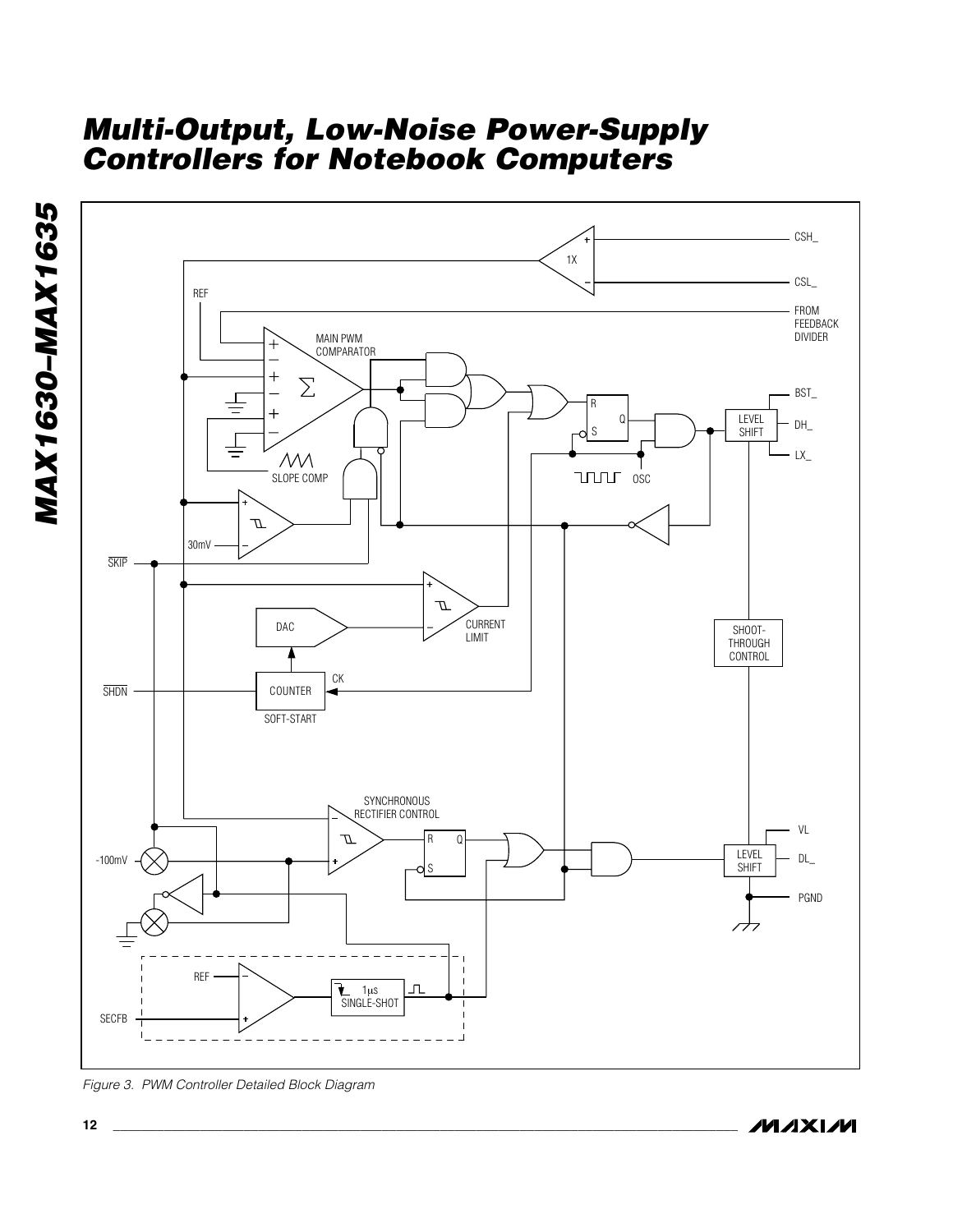In PWM mode, the controller operates as a fixedfrequency current-mode controller where the duty ratio is set by the input/output voltage ratio. The currentmode feedback system regulates the peak inductor current value as a function of the output-voltage error signal. In continuous-conduction mode, the average inductor current is nearly the same as the peak current, so the circuit acts as a switch-mode transconductance amplifier. This pushes the second output LC filter pole, normally found in a duty-factor-controlled (voltagemode) PWM, to a higher frequency. To preserve innerloop stability and eliminate regenerative inductor current "staircasing," a slope compensation ramp is summed into the main PWM comparator to make the apparent duty factor less than 50%.

The MAX1630 family uses a relatively low loop gain, allowing the use of lower-cost output capacitors. The relative gains of the voltage-sense and current-sense inputs are weighted by the values of current sources that bias three differential input stages in the main PWM comparator (Figure 4). The relative gain of the voltage comparator to the current comparator is internally fixed at  $K = 2:1$ . The low loop gain results in the 2% typical load-regulation error. The low value of loop gain helps reduce output filter capacitor size and cost by shifting the unity-gain crossover frequency to a lower level.

The output filter capacitors (Figure 1, C1 and C2) set a dominant pole in the feedback loop that must roll off the loop gain to unity before encountering the zero introduced by the output capacitor's parasitic resistance (ESR) (see *Design Procedure* section). A 60kHz polezero cancellation filter provides additional rolloff above the unity-gain crossover. This internal 60kHz lowpass compensation filter cancels the zero due to filter capacitor ESR. The 60kHz filter is included in the loop in both fixed-output and adjustable-output modes.

#### *Synchronous Rectifier Driver (DL)*

Synchronous rectification reduces conduction losses in the rectifier by shunting the normal Schottky catch diode with a low-resistance MOSFET switch. Also, the synchronous rectifier ensures proper start-up of the boost gatedriver circuit. If the synchronous power MOSFETs are omitted for cost or other reasons, replace them with a small-signal MOSFET, such as a 2N7002.

If the circuit is operating in continuous-conduction mode, the DL drive waveform is simply the complement of the DH high-side drive waveform (with controlled dead time to prevent cross-conduction or "shootthrough"). In discontinuous (light-load) mode, the synchronous switch is turned off as the inductor current falls through zero. The synchronous rectifier works



*Figure 4. Main PWM Comparator Block Diagram*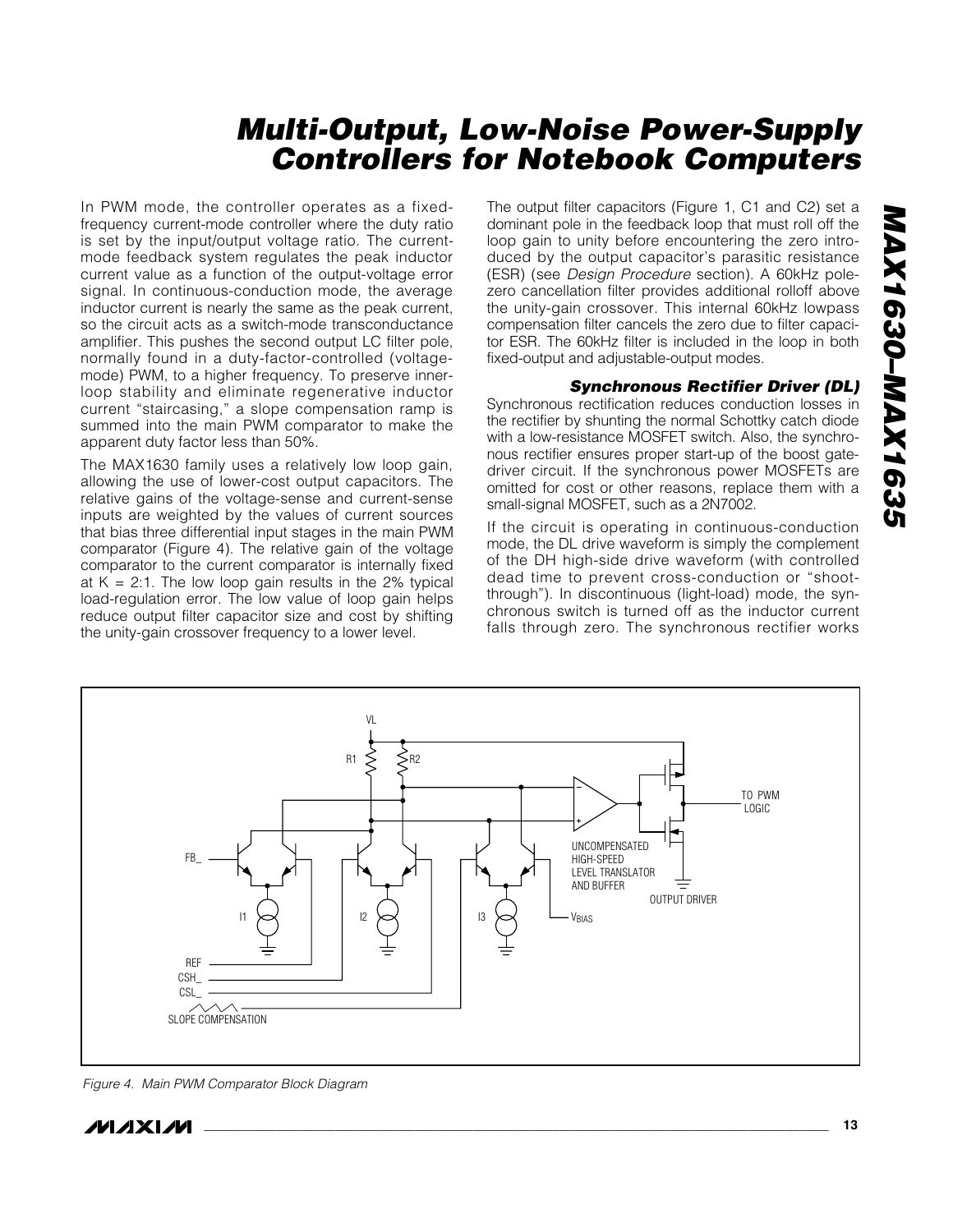under all operating conditions, including Idle Mode. The SECFB signal further controls the synchronous switch timing in order to improve multiple-output crossregulation (see *Secondary Feedback Regulation Loop* section).

#### *Internal VL and REF Supplies*

An internal regulator produces the +5V supply (VL) that powers the PWM controller, logic, reference, and other blocks within the IC. This 5V low-dropout linear regulator supplies up to 25mA for external loads, with a reserve of 25mA for supplying gate-drive power. Bypass VL to GND with 4.7µF.

**Important:** Ensure that VL does not exceed 6V. Measure VL with the main output fully loaded. If it is pumped above 5.5V, either excessive boost diode capacitance or excessive ripple at V+ is the probable cause. Use only small-signal diodes for the boost circuit (10mA to 100mA Schottky or 1N4148 are preferred), and bypass V+ to PGND with 4.7µF directly at the package pins.

The 2.5V reference (REF) is accurate to  $\pm 2\%$  over temperature, making REF useful as a precision system reference. Bypass REF to GND with 1µF minimum. REF can supply up to 5mA for external loads. (Bypass REF with a minimum 1µF/mA reference load current.) However, if extremely accurate specifications for both the main output voltages and REF are essential, avoid loading REF more than 100µA. Loading REF reduces the main output voltage slightly, because of the reference load-regulation error.

When the 5V main output voltage is above 4.5V, an internal P-channel MOSFET switch connects CSL5 to VL, while simultaneously shutting down the VL linear regulator. This action bootstraps the IC, powering the internal circuitry from the output voltage, rather than through a linear regulator from the battery. Bootstrapping reduces power dissipation due to gate charge and quiescent losses by providing that power from a 90%-efficient switch-mode source, rather than from a much less efficient linear regulator.

#### *Boost High-Side Gate-Drive Supply (BST3 and BST5)*

Gate-drive voltage for the high-side N-channel switches is generated by a flying-capacitor boost circuit (Figure 2). The capacitor between BST\_ and LX\_ is alternately charged from the VL supply and placed parallel to the high-side MOSFET's gate-source terminals.

On start-up, the synchronous rectifier (low-side MOSFET) forces LX\_ to 0V and charges the boost capacitors to 5V. On the second half-cycle, the SMPS

turns on the high-side MOSFET by closing an internal switch between BST\_ and DH\_. This provides the necessary enhancement voltage to turn on the high-side switch, an action that "boosts" the 5V gate-drive signal above the battery voltage.

Ringing at the high-side MOSFET gate (DH3 and DH5) in discontinuous-conduction mode (light loads) is a natural operating condition. It is caused by residual energy in the tank circuit, formed by the inductor and stray capacitance at the switching node, LX. The gate-drive negative rail is referred to LX, so any ringing there is directly coupled to the gate-drive output.

#### *Current-Limiting and Current-Sense Inputs (CSH and CSL)*

The current-limit circuit resets the main PWM latch and turns off the high-side MOSFET switch whenever the voltage difference between CSH and CSL exceeds 100mV. This limiting is effective for both current flow directions, putting the threshold limit at  $±100$ mV. The tolerance on the positive current limit is  $\pm 20\%$ , so the external low-value sense resistor (R1) must be sized for 80mV/IPEAK, where IPEAK is the required peak inductor current to support the full load current, while components must be designed to withstand continuous current stresses of 120mV/R1.

For breadboarding or for very-high-current applications, it may be useful to wire the current-sense inputs with a twisted pair, rather than PC traces. (This twisted pair needn't be anything special; two pieces of wire-wrap wire twisted together are sufficient.) This reduces the possible noise picked up at CSH\_ and CSL\_, which can cause unstable switching and reduced output current.

The CSL5 input also serves as the IC's bootstrap supply input. Whenever  $VCSL5 > 4.5V$ , an internal switch connects CSL5 to VL.

#### *Oscillator Frequency and Synchronization (SYNC)*

The SYNC input controls the oscillator frequency. Low selects 200kHz; high selects 300kHz. SYNC can also be used to synchronize with an external 5V CMOS or TTL clock generator. SYNC has a guaranteed 240kHz to 350kHz capture range. A high-to-low transition on SYNC initiates a new cycle.

300kHz operation optimizes the application circuit for component size and cost. 200kHz operation provides increased efficiency, lower dropout, and improved load-transient response at low input-output voltage differences (see *Low-Voltage Operation* section).

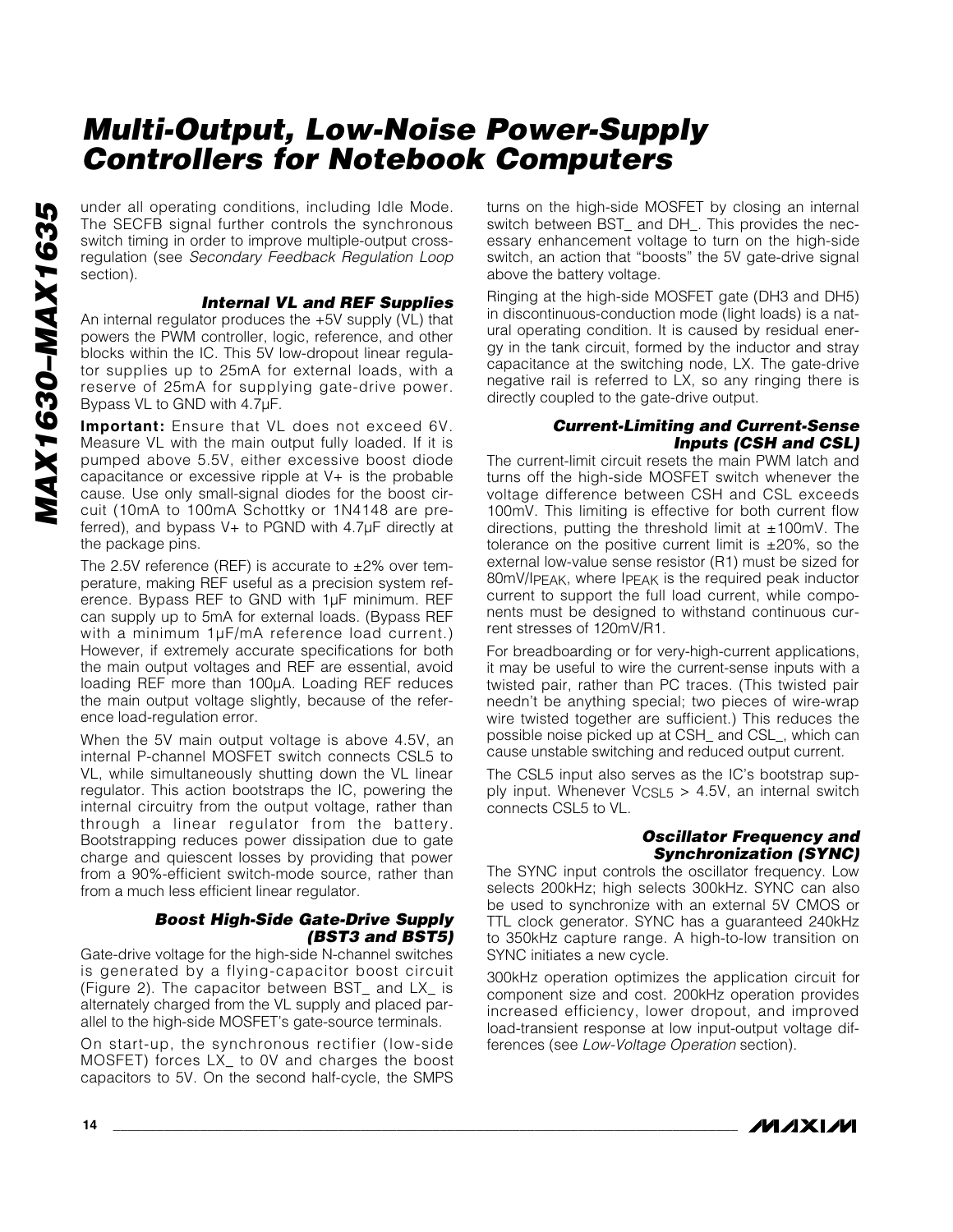#### *Shutdown Mode*

Holding SHDN low puts the IC into its 4µA shutdown mode. SHDN is logic input with a threshold of about 1V (the VTH of an internal N-channel MOSFET). For automatic start-up, bypass SHDN to GND with a 0.01µF capacitor and connect it to V+ through a 220kΩ resistor.

#### *Power-Up Sequencing and ON/*OFF *Controls*

Start-up is controlled by RUN/ON3 and TIME/ON5 in conjunction with SEQ. With SEQ tied to REF, the two control inputs act as separate ON/OFF controls for each supply. With SEQ tied to VL or GND, RUN/ON3 becomes the master ON/OFF control input and TIME/ON5 becomes a timing pin, with the delay between the two supplies determined by an external capacitor. The delay is approximately 800µs/nF. The +3.3V supply powers-up first if SEQ is tied to VL, and the +5V supply is first if SEQ is tied to GND. When driving TIME/ON5 as a control input with external logic, always place a resistor (>1kΩ) in series with the input. This prevents possible crowbar current due to the internal discharge pull-down transistor, which turns on in standby mode and momentarily at the first power-up or in shutdown mode.

RESET *Power-Good Voltage Monitor*

The power-good monitor generates a system RESET signal. At first power-up, RESET is held low until both the 3.3V and 5V SMPS outputs are in regulation. At this point, an internal timer begins counting oscillator pulses, and RESET continues to be held low until 32,000 cycles have elapsed. After this timeout period (107ms at 300kHz or 160ms at 200kHz), RESET is actively pulled up to VL. If SEQ is tied to REF (for separate ON3/ON5 controls), only the 3.3V SMPS is monitored—the 5V SMPS is ignored.

#### *Output Undervoltage Shutdown Protection (MAX1630/MAX1631/MAX1632)*

The output undervoltage lockout circuit is similar to foldback current limiting, but employs a timer rather than a variable current limit. Each SMPS has an undervoltage protection circuit that is activated 6144 clock cycles after the SMPS is enabled. If either SMPS output is under 70% of the nominal value, both SMPSs are latched off and their outputs are clamped to ground by the synchronous rectifier MOSFETs (see *Output Overvoltage Protection* section). They won't restart until SHDN or RUN/ON3 is toggled, or until V+ power is cycled below 1V. Note that undervoltage protection can make prototype troubleshooting difficult, since you have only 20ms or 30ms to figure out what might be wrong with the circuit before both SMPSs are latched off. In extreme cases, it may be useful to substitute the MAX1633/MAX1634/MAX1635 into the prototype breadboard until the prototype is working properly.

#### *Output Overvoltage Protection (MAX1630/MAX1631/MAX1632)*

Both SMPS outputs are monitored for overvoltage. If either output is more than 7% above the nominal regulation point, both low-side gate drivers (DL\_) are latched high until SHDN or RUN/ON3 is toggled, or until V+ power is cycled below 1V. This action turns on the synchronous rectifiers with 100% duty, in turn rapidly discharging the output capacitors and forcing both SMPS outputs to ground. The DL outputs are also kept high whenever the corresponding SMPS is disabled, and in shutdown if VL is sustained.

| <b>SHDN</b> | <b>SEQ</b> | <b>RUN/ON3</b> | <b>TIME/ON5</b>  | <b>MODE</b> | <b>DESCRIPTION</b>                                        |
|-------------|------------|----------------|------------------|-------------|-----------------------------------------------------------|
| Low         | X          | X              | Χ                | Shutdown    | All circuit blocks turned off. Supply current = $4\mu$ A. |
| High        | Ref        | Low            | Low              | Standby     | Both SMPSs off. Supply current = 30µA.                    |
| High        | Ref        | High           | Low              | Run         | 3.3V SMPS enabled/5V off                                  |
| High        | Ref        | Low            | High             | Run         | 5V SMPS enabled/3.3V off                                  |
| High        | Ref        | High           | High             | <b>Run</b>  | Both SMPSs enabled                                        |
| High        | <b>GND</b> | Low            | Timing capacitor | Standby     | Both SMPSs off. Supply current = 30µA.                    |
| High        | <b>GND</b> | High           | Timing capacitor | Run         | Both SMPSs enabled, 5V enabled before 3.3V.               |
| High        | VL         | Low            | Timing capacitor | Standby     | Both SMPSs off. Supply current = 30µA.                    |
| High        | VL         | High           | Timing capacitor | <b>Run</b>  | Both SMPSs enabled, 3.3V enabled before 5V.               |

#### **Table 4. Operating Modes**

*X = Don't Care*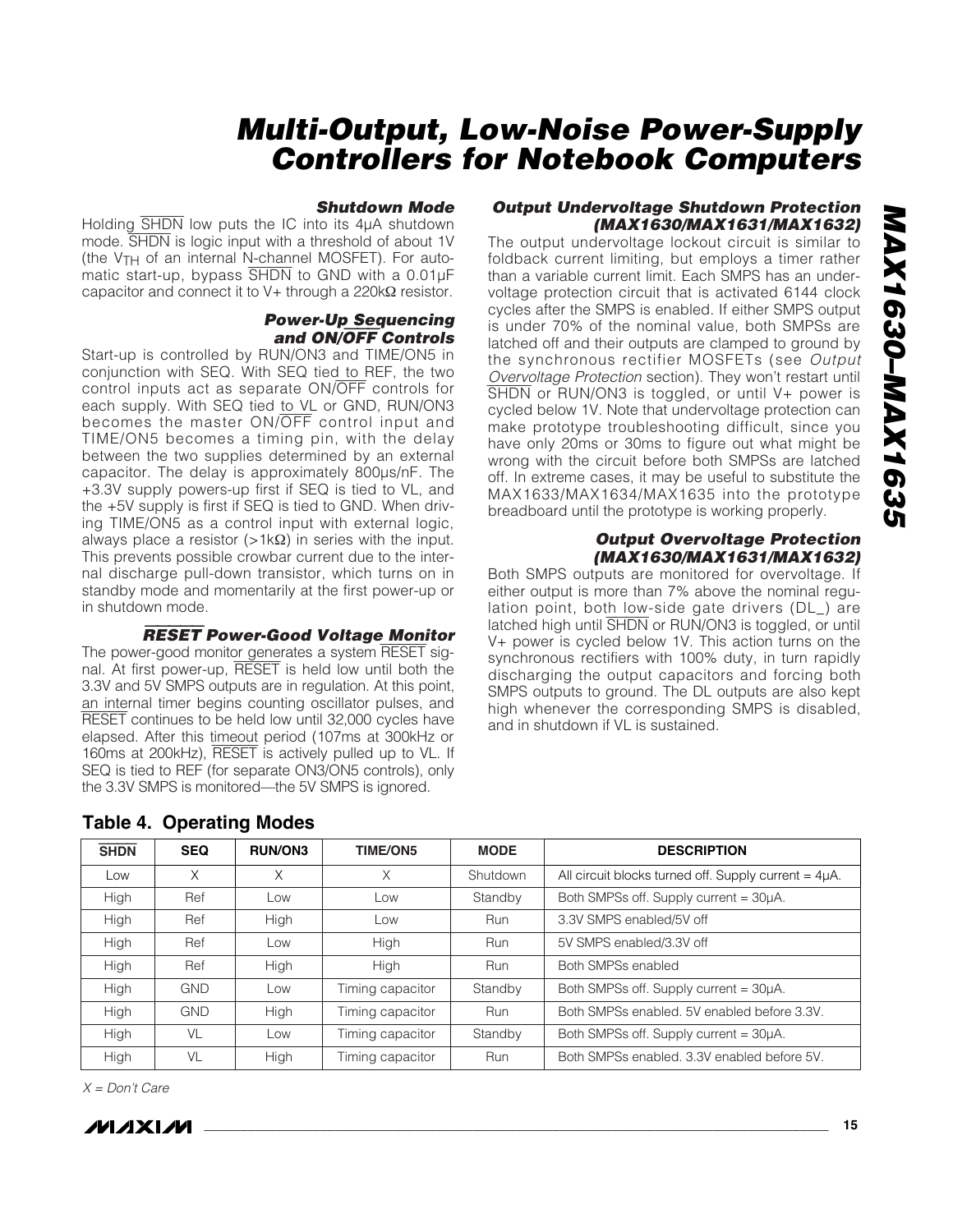Discharging the output capacitor through the main inductor causes the output to momentarily go below GND. Clamp this negative pulse with a back-biased 1A Schottky diode across the output capacitor (Figure 1).

To ensure overvoltage protection on initial power-up, connect signal diodes from both output voltages to VL (cathodes to VL) to eliminate the VL power-up delay. This circuitry protects the load from accidental overvoltage caused by a short-circuit across the high-side power MOSFETs. This scheme relies on the presence of a fuse, in series with the battery, which is blown by the resulting crowbar current. Note that the overvoltage circuitry will interfere with external keep-alive supplies that hold up the outputs (such as lithium backup or hotswap power supplies); in such cases, the MAX1633, MAX1634, or MAX1635 should be used.

#### *Low-Noise Operation (PWM Mode)*

PWM mode  $(\overline{\text{SKIP}} = \text{high})$  minimizes RF and audio interference in noise-sensitive applications (such as hifi multimedia-equipped systems), cellular phones, RF communicating computers, and electromagnetic penentry systems. See the summary of operating modes in Table 2. SKIP can be driven from an external logic signal.

Interference due to switching noise is reduced in PWM mode by ensuring a constant switching frequency, thus concentrating the emissions at a known frequency outside the system audio or IF bands. Choose an oscillator frequency for which switching frequency harmonics don't overlap a sensitive frequency band. If necessary, synchronize the oscillator to a tight-tolerance external clock generator. To extend the output-voltage-regulation range, constant operating frequency is not maintained under overload or dropout conditions (see *Overload and Dropout Operation* section*.*)

PWM mode ( $SKIP = high$ ) forces two changes upon the PWM controllers. First, it disables the minimum-current comparator, ensuring fixed-frequency operation. Second, it changes the detection threshold for reversecurrent limit from 0mV to -100mV, allowing the inductor current to reverse at light loads. This results in fixedfrequency operation and continuous inductor-current flow. This eliminates discontinuous-mode inductor ringing and improves cross regulation of transformercoupled multiple-output supplies, particularly in circuits that don't use additional secondary regulation via SECFB or V<sub>DD</sub>.

In most applications, tie SKIP to GND to minimize quiescent supply current. VL supply current with SKIP high is typically 20mA, depending on external MOSFET gate capacitance and switching losses.

#### *Internal Digital Soft-Start Circuit*

Soft-start allows a gradual increase of the internal current-limit level at start-up to reduce input surge currents. Both SMPSs contain internal digital soft-start circuits, each controlled by a counter, a digital-to-analog converter (DAC), and a current-limit comparator. In shutdown or standby mode, the soft-start counter is reset to zero. When an SMPS is enabled, its counter starts counting oscillator pulses, and the DAC begins incrementing the comparison voltage applied to the currentlimit comparator. The DAC output increases from 0mV to 100mV in five equal steps as the count increases to 512 clocks. As a result, the main output capacitor charges up relatively slowly. The exact time of the output rise depends on output capacitance and load current, and is typically 1ms with a 300kHz oscillator.

#### *Dropout Operation*

Dropout (low input-output differential operation) is enhanced by stretching the clock pulse width to increase the maximum duty factor. The algorithm follows: If the output voltage (VOUT) drops out of regulation without the current limit having been reached, the SMPS skips an off-time period (extending the on-time). At the end of the cycle, if the output is still out of regulation, the SMPS skips another off-time period. This action can continue until three off-time periods are skipped, effectively dividing the clock frequency by as much as four.

The typical PWM minimum off-time is 300ns, regardless of the operating frequency. Lowering the operating frequency raises the maximum duty factor above 98%.

#### *Adjustable-Output Feedback (Dual Mode FB)*

Fixed, preset output voltages are selected when FB\_ is connected to ground. Adjusting the main output voltage with external resistors is simple for any of the MAX1630 family ICs, through resistor dividers connected to FB3 and FB5 (Figure 2). Calculate the output voltage with the following formula:

 $V_{OUT} = V_{REF} (1 + R1 / R2)$ 

where  $V_{REF} = 2.5V$  nominal.

The nominal output should be set approximately 1% or 2% high to make up for the MAX1630's -2% typical load-regulation error. For example, if designing for a 3.0V output, use a resistor ratio that results in a nominal output voltage of 3.05V. This slight offsetting gives the best possible accuracy. Recommended normal values for R2 range from 5kΩ to 100kΩ. To achieve a 2.5V nominal output, simply connect FB\_ directly to CSL\_.

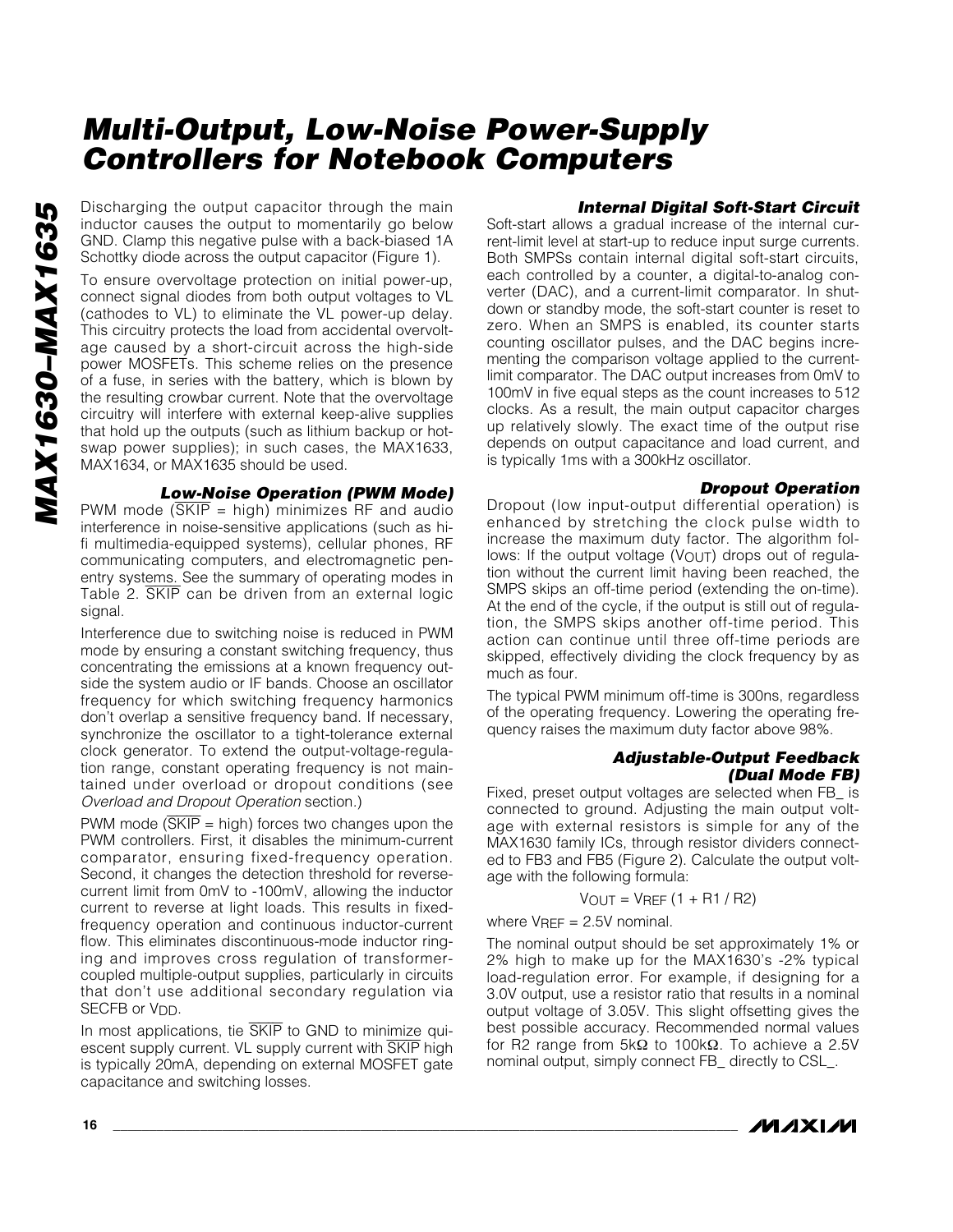Remote output-voltage sensing, while not possible in fixed-output mode due to the combined nature of the voltage-sense and current-sense inputs (CSL3 and CSL5), is easy to do in adjustable mode by using the top of the external resistor divider as the remote sense point.

When using adjustable mode, it is a good idea to always set the "3.3V output" to a lower voltage than the "5V output." The 3.3V output must always be less than VL, so that the voltage on CSH3 and CSL3 is within the common-mode range of the current-sense inputs. While VL is nominally 5V, it can be as low as 4.7V when linearly regulating, and as low as 4.2V when automatically bootstrapped to CSH5.

#### *Secondary Feedback Regulation Loop (SECFB or VDD)*

A flyback-winding control loop regulates a secondary winding output, improving cross-regulation when the primary output is lightly loaded or when there is a low input-output differential voltage. If VDD or SECFB falls below its regulation threshold, the low-side switch is turned on for an extra 1µs. This reverses the inductor (primary) current, pulling current from the output filter capacitor and causing the flyback transformer to operate in forward mode. The low impedance presented by the transformer secondary in forward mode dumps current into the secondary output, charging up the secondary capacitor and bringing V<sub>DD</sub> or SECFB back into regulation. The secondary feedback loop does not improve secondary output accuracy in normal flyback mode, where the main (primary) output is heavily loaded. In this condition, secondary output accuracy is determined by the secondary rectifier drop, transformer turns ratio, and accuracy of the main output voltage. A linear post-regulator may still be needed to meet strict output-accuracy specifications.

Devices with a 120UT linear regulator have a  $V_{DD}$  pin that regulates at a fixed 13.5V, set by an internal resistor divider. The MAX1631/MAX1634 have an adjustable secondary output voltage set by an external resistor divider on SECFB (Figure 5). Ordinarily, the secondary regulation point is set 5% to 10% below the voltage normally produced by the flyback effect. For example, if the output voltage as determined by turns ratio is 15V, set the feedback resistor ratio to produce 13.5V. Otherwise, the SECFB one-shot might be triggered unintentionally, unnecessarily increasing supply current and output noise.



*Figure 5. Adjusting the Secondary Output Voltage with SECFB*



*Figure 6. Increased 12V Linear Regulator Output Current*

#### *12V Linear Regulator Output (MAX1630/MAX1632/MAX1633/MAX1635)*

The MAX1630/MAX1632/MAX1633/MAX1635 include a 12V linear regulator output capable of delivering 120mA of output current. Typically, greater current is available at the expense of output accuracy. If an accurate output of more than 120mA is needed, an external pass tran*MAX1630–MAX1635*

829 | X DM-029 | X A DM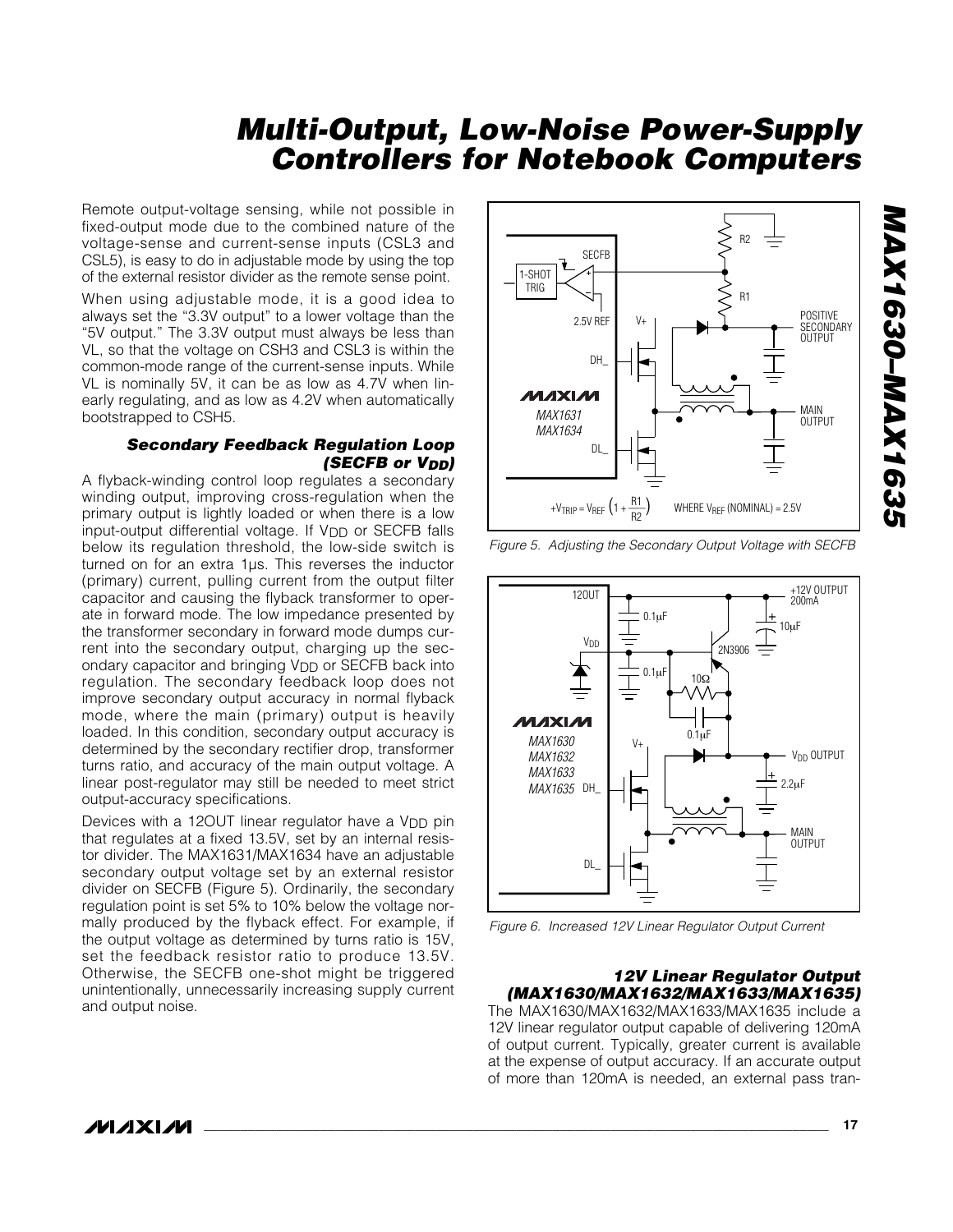sistor can be added. Figure 6's circuit delivers more than 200mA. Total output current is constrained by the V+ input voltage and the transformer primary load (see Maximum 15V V<sub>DD</sub> Output Current vs. Supply Voltage graphs in the *Typical Operating Characteristics*).

#### *\_\_\_\_\_\_\_\_\_\_\_\_\_\_\_\_\_\_Design Procedure*

The three predesigned 3V/5V standard application circuits (Figure 1 and Table 1) contain ready-to-use solutions for common application needs. Also, two standard flyback transformer circuits support the 12OUT linear regulator in the *Applications Information* section. Use the following design procedure to optimize these basic schematics for different voltage or current requirements. But before beginning a design, firmly establish the following:

**Maximum input (battery) voltage, VIN(MAX)**. This value should include the worst-case conditions, such as no-load operation when a battery charger or AC adapter is connected but no battery is installed. VIN(MAX) must not exceed 30V.

**Minimum input (battery) voltage, VIN(MIN)**. This should be taken at full load under the lowest battery conditions. If VIN(MIN) is less than 4.2V, use an external circuit to externally hold VL above the VL undervoltage lockout threshold. If the minimum input-output difference is less than 1.5V, the filter capacitance required to maintain good AC load regulation increases (see *Low-Voltage Operation* section).

#### *Inductor Value*

The exact inductor value isn't critical and can be freely adjusted to make trade-offs between size, cost, and efficiency. Lower inductor values minimize size and cost, but reduce efficiency due to higher peak-current levels. The smallest inductor is achieved by lowering the inductance until the circuit operates at the border between continuous and discontinuous mode. Further reducing the inductor value below this crossover point results in discontinuous-conduction operation even at full load. This helps lower output filter capacitance requirements, but efficiency suffers due to high I2R losses. On the other hand, higher inductor values mean greater efficiency, but resistive losses due to extra wire turns will eventually exceed the benefit gained from lower peak-current levels. Also, high inductor values can affect load-transient response (see the VSAG equation in the *Low-Voltage Operation* section). The equations that follow are for continuous-conduction operation, since the MAX1630 family is intended mainly for high-efficiency, battery-powered applications. See Appendix A in Maxim's *Battery Management and DC-DC Converter Circuit Collection* for crossover-point and discontinuous-mode equations. Discontinuous conduction doesn't affect normal Idle Mode operation.

Three key inductor parameters must be specified: inductance value (L), peak current (IPEAK), and DC resistance (R<sub>DC</sub>). The following equation includes a constant, LIR, which is the ratio of inductor peak-topeak AC current to DC load current. A higher LIR value allows smaller inductance, but results in higher losses and higher ripple. A good compromise between size and losses is found at a 30% ripple-current to loadcurrent ratio (LIR =  $0.3$ ), which corresponds to a peak inductor current 1.15 times higher than the DC load current.

$$
L = \frac{V_{OUT}(V_{IN(MAX)} - V_{OUT})}{V_{IN(MAX)} \times f \times I_{OUT} \times LIR}
$$

where:  $f =$  switching frequency, normally 200kHz or 300kHz

 $I<sub>OUT</sub> = maximum DC load current$ 

 $LIR = ratio of AC to DC inductor current, typi$ cally 0.3; should be selected for >0.15

The nominal peak inductor current at full load is 1.15 x IOUT if the above equation is used; otherwise, the peak current can be calculated by:

$$
I_{PEAK} = I_{LOAD} + \frac{V_{OUT} (V_{IN(MAX)} - V_{OUT})}{2 \times f \times L \times V_{IN(MAX)}}
$$

The inductor's DC resistance should be low enough that RDC x IPEAK < 100mV, as it is a key parameter for efficiency performance. If a standard off-the-shelf inductor is not available, choose a core with an  $LI<sup>2</sup>$  rating greater than L x IPEAK2 and wind it with the largest-diameter wire that fits the winding area. For 300kHz applications, ferrite core material is strongly preferred; for 200kHz applications, Kool-Mu® (aluminum alloy) or even powdered iron is acceptable. If light-load efficiency is unimportant (in desktop PC applications, for example), then low-permeability iron-powder cores, such as the Micrometals type found in Pulse Engineering's 2.1µH PE-53680, may be acceptable even at 300kHz. For high-current applications, shielded-core geometries, such as toroidal or pot core, help keep noise, EMI, and switching-waveform jitter low.

*Kool-Mu is a registered trademark of Magnetics Div., Spang & Co.* 

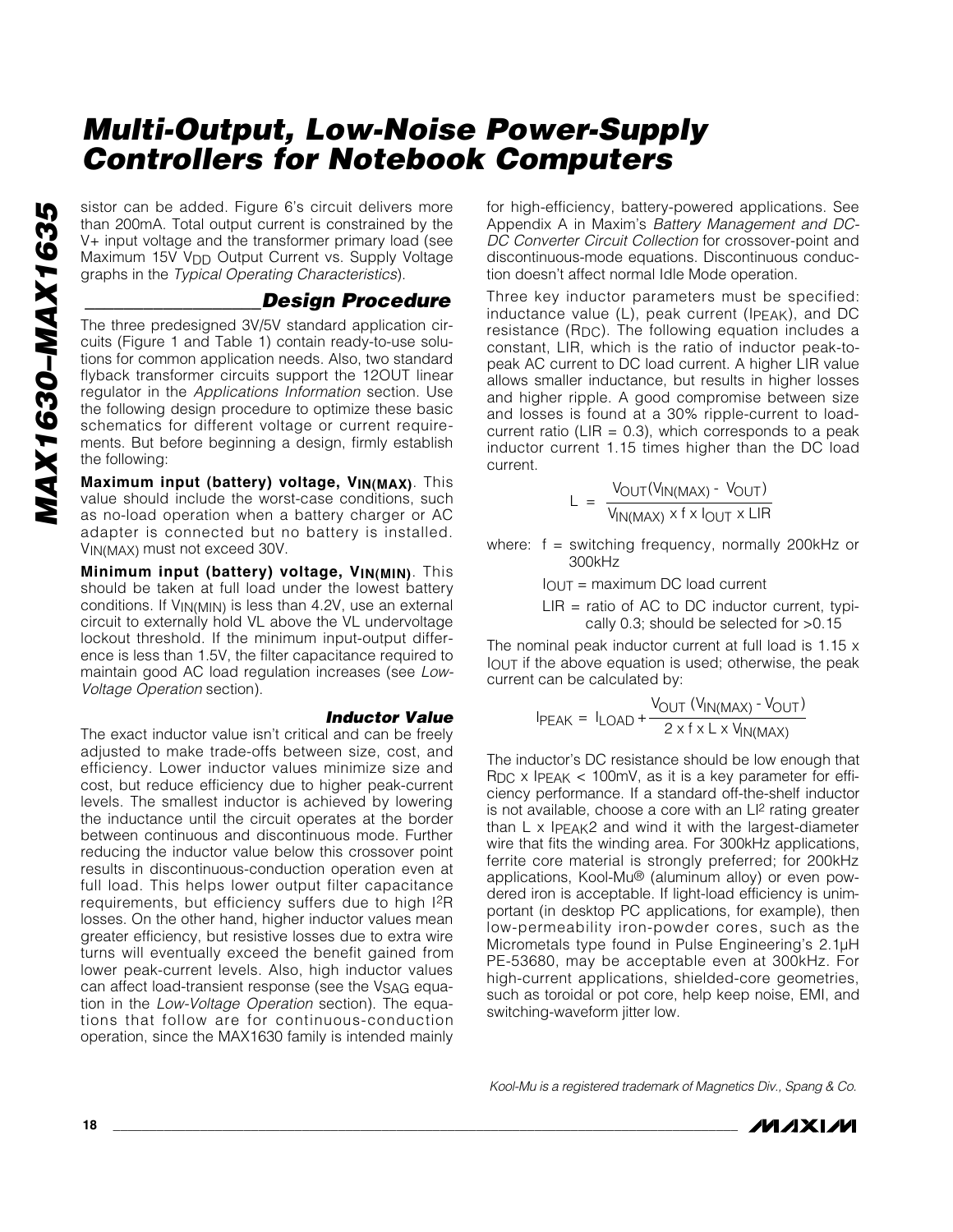#### *Current-Sense Resistor Value*

The current-sense resistor value is calculated according to the worst-case-low current-limit threshold voltage (from the *Electrical Characteristics* table) and the peak inductor current:

$$
R_{\text{SENSE}} = \frac{80 \text{mV}}{I_{\text{PEAK}}}
$$

Use IPEAK from the second equation in the *Inductor Value* section

Use the calculated value of RSENSE to size the MOSFET switches and specify inductor saturation-current ratings according to the worst-case high-current-limit threshold voltage:

$$
I_{PEAK(MAX)} = \frac{120 \text{mV}}{R_{SENSE}}
$$

Low-inductance resistors, such as surface-mount metal-film, are recommended.

#### *Input Capacitor Value*

Connect low-ESR bulk capacitors and small ceramic capacitors (0.1µF) directly to the drains on the highside MOSFETs. The bulk input filter capacitor is usually selected according to input ripple current requirements and voltage rating, rather than capacitor value. Electrolytic capacitors with low enough effective series resistance (ESR) to meet the ripple current requirement invariably have sufficient capacitance values. Aluminum electrolytic capacitors, such as Sanyo OS-CON or Nichicon PL, are superior to tantalum types, which carry the risk of power-up surge-current failure, especially when connecting to robust AC adapters or low-impedance batteries. RMS input ripple current (IRMS) is determined by the input voltage and load current, with the worst case occurring at  $V_{IN} = 2 \times 10^{-10}$ VOUT:

$$
I_{RMS} = I_{LOAD} \times \frac{\sqrt{V_{OUT}(V_{IN} - V_{OUT})}}{V_{IN}}
$$

Therefore, when V<sub>IN</sub> is 2 x V<sub>OUT</sub> :

$$
I_{RMS} = \frac{I_{LOAD}}{2}
$$

#### *Bypassing V+*

Bypass the V+ input with a 4.7µF tantalum capacitor paralleled with a 0.1µF ceramic capacitor, close to the IC. A 10Ω series resistor to V<sub>IN</sub> is also recommended.

#### *Bypassing VL*

Bypass the VL output with a 4.7µF tantalum capacitor paralleled with a 0.1µF ceramic capacitor, close to the device.

#### *Output Filter Capacitor Value*

The output filter capacitor values are generally determined by the ESR and voltage rating requirements, rather than actual capacitance requirements for loop stability. In other words, the low-ESR electrolytic capacitor that meets the ESR requirement usually has more output capacitance than is required for AC stability. Use only specialized low-ESR capacitors intended for switching-regulator applications, such as AVX TPS, Sprague 595D, Sanyo OS-CON, or Nichicon PL series. To ensure stability, the capacitor must meet *both* minimum capacitance and maximum ESR values as given in the following equations:

$$
C_{OUT} > \frac{V_{REF}(1 + V_{OUT} / V_{IN(MIN)})}{V_{OUT} \times R_{SENSE} \times f}
$$
  

$$
R_{ESR} < \frac{R_{SENSE} \times V_{OUT}}{V_{REF}}
$$

(can be multiplied by 1.5; see text below)

These equations are worst case, with 45 degrees of phase margin to ensure jitter-free, fixed-frequency operation and provide a nicely damped output response for zero to full-load step changes. Some costconscious designers may wish to bend these rules with less-expensive capacitors, particularly if the load lacks large step changes. This practice is tolerable if some bench testing over temperature is done to verify acceptable noise and transient response.

No well-defined boundary exists between stable and unstable operation. As phase margin is reduced, the first symptom is a bit of timing jitter, which shows up as blurred edges in the switching waveforms where the scope won't quite sync up. Technically speaking, this jitter (usually harmless) is unstable operation, since the duty factor varies slightly. As capacitors with higher ESRs are used, the jitter becomes more pronounced, and the load-transient output voltage waveform starts looking ragged at the edges. Eventually, the load-transient waveform has enough ringing on it that the peak noise levels exceed the allowable output voltage tolerance. Note that even with zero phase margin and gross instability present, the output voltage noise never gets much worse than IPEAK x RESR (under constant loads).

Designers of RF communicators or other noise-sensitive analog equipment should be conservative and stay within the guidelines. Designers of notebook computers and similar commercial-temperature-range digital

*IVIJIXIJV*I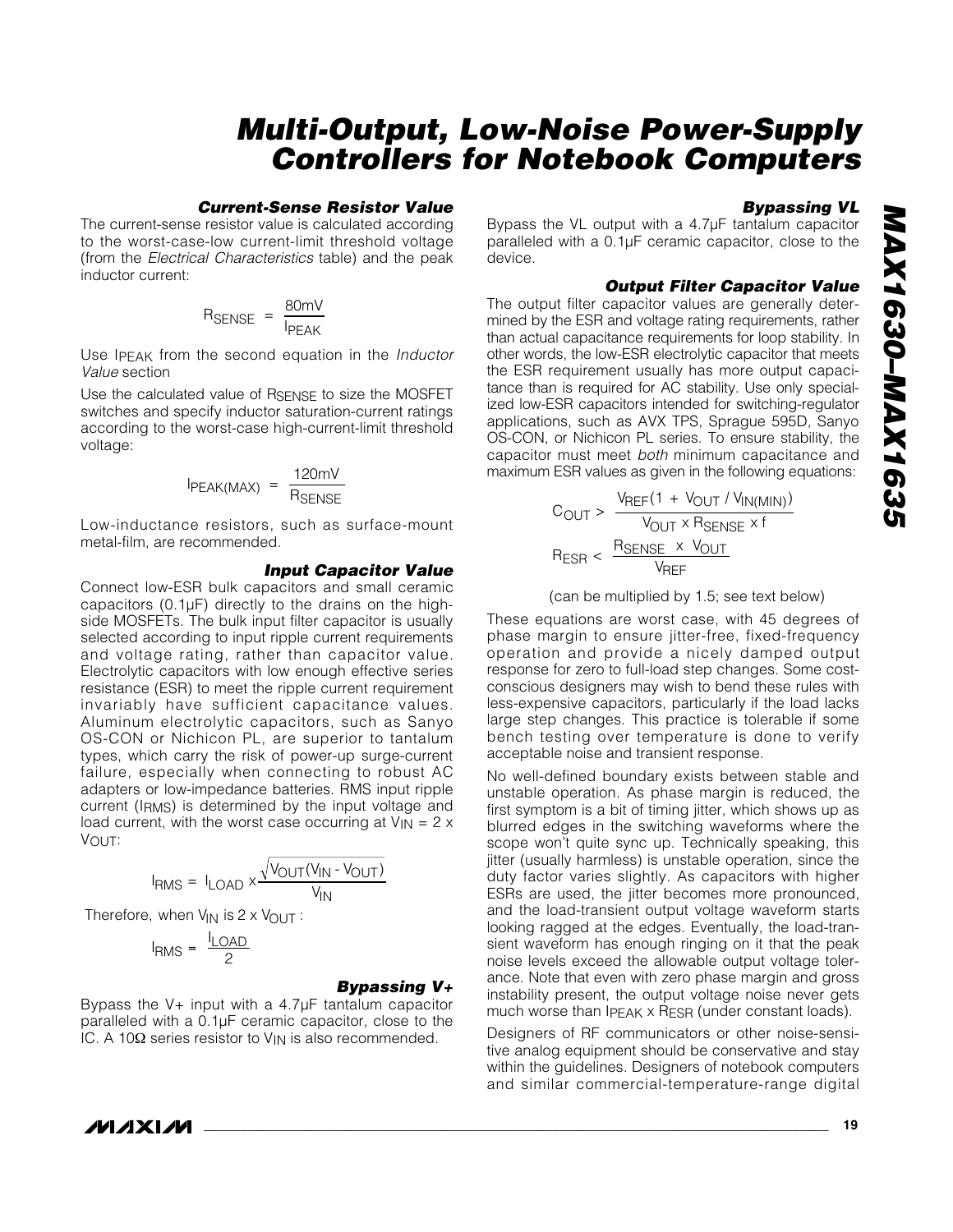systems can multiply the R<sub>ESR</sub> value by a factor of 1.5 without hurting stability or transient response.

The output voltage ripple is usually dominated by the filter capacitor's ESR, and can be approximated as IRIPPLE x RESR. There is also a capacitive term, so the full equation for ripple in continuous-conduction mode is Vnoise  $(p-p)$  = Iripple x [Resr + 1/(2 x  $\pi$  x f x COUT)]. In Idle Mode, the inductor current becomes discontinuous, with high peaks and widely spaced pulses, so the noise can actually be higher at light load (compared to full load). In Idle Mode, calculate the output ripple as follows:

 $V_{\text{NOISE(p-p)}} = \frac{0.02 \times R_{\text{ESR}}}{R_{\text{SENSE}}}$  $\frac{0.0003 \times L \times [1 / V_{OUT} + 1 / (V_{IN} - V_{OUT})]}{2}$  $\left(\mathsf{R}_{\mathsf{SENSE}}\right)^2 \times \mathsf{C}_{\mathsf{OUT}}$ SENSE +

#### *Transformer Design (for Auxiliary Outputs Only)*

Buck-plus-flyback applications, sometimes called "coupled-inductor" topologies, need a transformer to generate multiple output voltages. Performing the basic electrical design is a simple task of calculating turns ratios and adding the power delivered to the secondary to calculate the current-sense resistor and primary inductance. However, extremes of low input-output differentials, widely different output loading levels, and high turns ratios can complicate the design due to parasitic transformer parameters such as interwinding capacitance, secondary resistance, and leakage inductance. For examples of what is possible with realworld transformers, see the Maximum Secondary Current vs. Input Voltage graph in the *Typical Operating Characteristics* section.

Power from the main and secondary outputs is combined to get an equivalent current referred to the main output voltage (see the *Inductor Value* section for parameter definitions). Set the current-sense resistor resistor value at 80mV / ITOTAL.

PTOTAL = The sum of the output power from all outputs

ITOTAL =  $P$ TOTAL /  $V$ OUT = The equivalent output current referred to VOUT

$$
L(primary) = \frac{V_{OUT}(V_{IN(MAX)} - V_{OUT})}{V_{IN(MAX)} \times f \times I_{TOTAL} \times LIR}
$$
  
Turns Ratio N = 
$$
\frac{V_{SEC} + V_{FWD}}{V_{OUT(MIN)} + V_{RECT} + V_{SENSE}}
$$

- where:  $V<sub>SEC</sub>$  = the minimum required rectified secondary output voltage
	- $V<sub>FWD</sub>$  = the forward drop across the secondary rectifier
	- VOUT(MIN) = the *minimum* value of the main output voltage (from the *Electrical Characteristics*)
	- $V<sub>RECT</sub>$  = the on-state voltage drop across the synchronous rectifier MOSFET
	- $V$ SENSE = the voltage drop across the sense resistor

In positive-output applications, the transformer secondary return is often referred to the main output voltage, rather than to ground, to reduce the needed turns ratio. In this case, the main output voltage must first be subtracted from the secondary voltage to obtain VSEC.

#### *Selecting Other Components*

#### *MOSFET Switches*

The high-current N-channel MOSFETs must be logic-level types with guaranteed on-resistance specifications at VGS = 4.5V. Lower gate threshold specifications are better (i.e., 2V max rather than 3V max). Drain-source breakdown voltage ratings must at least equal the maximum input voltage, preferably with a 20% derating factor. The best MOSFETs will have the lowest on-resistance per nanocoulomb of gate charge. Multiplying  $RDS(ON) \times QG$ provides a good figure for comparing various MOSFETs. Newer MOSFET process technologies with dense cell structures generally perform best. The internal gate drivers tolerate >100nC total gate charge, but 70nC is a more practical upper limit to maintain best switching times.

In high-current applications, MOSFET package power dissipation often becomes a dominant design factor. I2R power losses are the greatest heat contributor for both high-side and low-side MOSFETs. I<sup>2</sup>R losses are distributed between Q1 and Q2 according to duty factor (see the following equations). Generally, switching losses affect only the upper MOSFET, since the Schottky rectifier clamps the switching node in most cases before the synchronous rectifier turns on. Gatecharge losses are dissipated by the driver and don't heat the MOSFET. Calculate the temperature rise according to package thermal-resistance specifications to ensure that both MOSFETs are within their maximum junction temperature at high ambient temperature. The worst-case dissipation for the high-side MOSFET occurs at both extremes of input voltage, and the worst-case dissipation for the low-side MOSFET occurs at maximum input voltage.

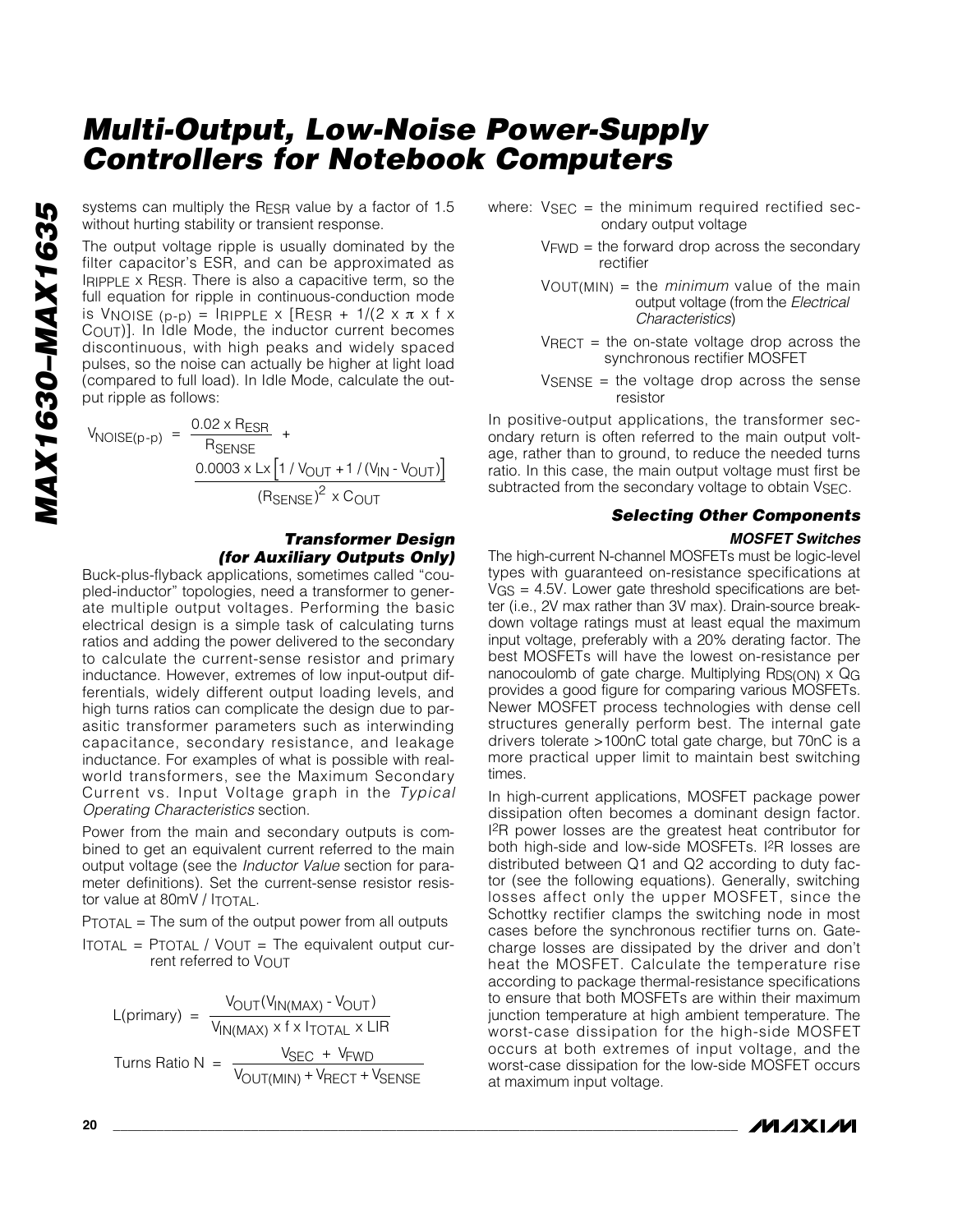PD(upper FET) =  $\left(I_{\text{LOAD}}\right)^2 \times \mathsf{R}_{\text{DS(ON)}} \times \text{DUTY}$ 

 $+ V_{IN} \times I_{LOAD} \times f \times \left( \frac{V_{IN} \times C_{RSS}}{I_{GATE}} + 20 \text{ns} \right)$ GATE  $\left(\frac{\mathsf{V}_{\mathsf{IN}}\times \mathsf{C}_{\mathsf{RSS}}}{\mathsf{I}_{\mathsf{GATE}}}+ \right.$ ⎞  $\overline{y}$ 

PD(lower FET) =  $(I_{LOAD})^2 \times R_{DS(ON)} \times (1 - DUTY)$ 

 $DUTY = (V_{OUT} + V_{Q2}) / (V_{IN} - V_{Q1})$ 

where: on-state voltage drop  $V_{Q_{-}} = I_{LOAD} \times R_{DS(ON)}$ 

CRSS = MOSFET reverse transfer capacitance IGATE =DH driver peak output current capability (1A typical)

20ns = DH driver inherent rise/fall time

Under output short-circuit, the MAX1633/MAX1634/ MAX1635's synchronous rectifier MOSFET suffers extra stress because its duty factor can increase to greater than 0.9. It may need to be oversized to tolerate a continuous DC short circuit. During short circuit, the MAX1630/MAX1631/MAX1632's output undervoltage shutdown protects the synchronous rectifier under output short-circuit conditions.

To reduce EMI, add a 0.1µF ceramic capacitor from the high-side switch drain to the low-side switch source.

#### *Rectifier Clamp Diode*

The rectifier is a clamp across the low-side MOSFET that catches the negative inductor swing during the 60ns dead time between turning one MOSFET off and each low-side MOSFET on. The latest generations of MOSFETs incorporate a high-speed silicon body diode, which serves as an adequate clamp diode if efficiency is not of primary importance. A Schottky diode can be placed in parallel with the body diode to reduce the forward voltage drop, typically improving efficiency 1% to 2%. Use a diode with a DC current rating equal to onethird of the load current; for example, use an MBR0530 (500mA-rated) type for loads up to 1.5A, a 1N5819 type for loads up to 3A, or a 1N5822 type for loads up to 10A. The rectifier's rated reverse breakdown voltage must be at least equal to the maximum input voltage, preferably with a 20% derating factor.

#### *Boost-Supply Diode D2*

A signal diode such as a 1N4148 works well in most applications. If the input voltage can go below +6V, use a small (20mA) Schottky diode for slightly improved efficiency and dropout characteristics. Don't use large power diodes, such as 1N5817 or 1N4001, since high junction capacitance can pump up VL to excessive voltages.

### *IVI A* XI*IV*I

### *Rectifier Diode D3*

*(Transformer Secondary Diode)*

The secondary diode in coupled-inductor applications must withstand flyback voltages greater than 60V, which usually rules out most Schottky rectifiers. Common silicon rectifiers, such as the 1N4001, are also prohibited because they are too slow. This often makes fast silicon rectifiers such as the MURS120 the only choice. The flyback voltage across the rectifier is related to the VIN - VOUT difference, according to the transformer turns ratio:

$$
V_{FLYBACK} = V_{SEC} + (V_{IN} - V_{OUT}) \times N
$$

where:  $N =$  the transformer turns ratio SEC/PRI

 $V<sub>SEC</sub> =$  the maximum secondary DC output voltage

 $V_{\text{OUT}}$  = the primary (main) output voltage

Subtract the main output voltage (VOUT) from VFLYBACK in this equation if the secondary winding is returned to VOUT and not to ground. The diode reverse breakdown rating must also accommodate any ringing due to leakage inductance. D3's current rating should be at least twice the DC load current on the secondary output.

#### *Low-Voltage Operation*

Low input voltages and low input-output differential voltages each require extra care in their design. Low absolute input voltages can cause the VL linear regulator to enter dropout and eventually shut itself off. Low input voltages relative to the output (low VIN-VOUT differential) can cause bad load regulation in multi-output flyback applications (see the design equations in the **Transformer Design section). Also, low VIN-VOUT differ**entials can also cause the output voltage to sag when the load current changes abruptly. The amplitude of the sag is a function of inductor value and maximum duty factor (an *Electrical Characteristics* parameter, 98% guaranteed over temperature at  $f = 200$ kHz), as follows:

$$
V_{SAG} = \frac{(I_{STEP})^2 \times L}{2 \times C_{OUT} \times (V_{IN(MAX)} \times D_{MAX} \cdot V_{OUT})}
$$

The cure for low-voltage sag is to increase the output capacitor's value. For example, at  $V_{IN} = +5.5V$ ,  $V_{OUT} =$  $+5V$ , L = 10µH, f = 200kHz, ISTEP = 3A, a total capacitance of 660µF keeps the sag less than 200mV. Note that only the capacitance requirement increases, and the ESR requirements don't change. Therefore, the added capacitance can be supplied by a low-cost bulk capacitor in parallel with the normal low-ESR capacitor.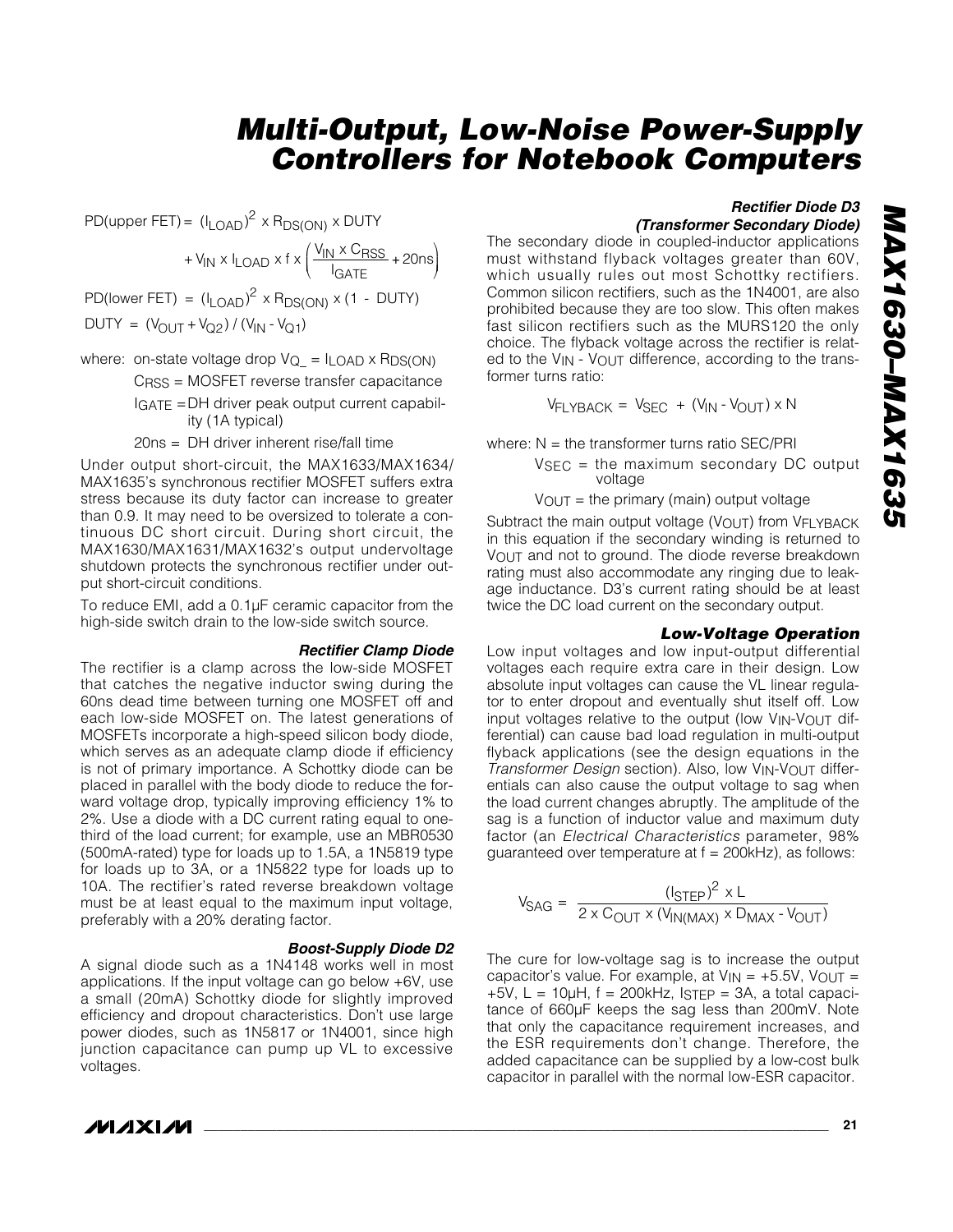### **Table 5. Low-Voltage Troubleshooting Chart**

| <b>SYMPTOM</b>                                                                                | <b>CONDITION</b>                                                   | <b>ROOT CAUSE</b>                                                                                                                                  | <b>SOLUTION</b>                                                                                                                                     |  |  |  |
|-----------------------------------------------------------------------------------------------|--------------------------------------------------------------------|----------------------------------------------------------------------------------------------------------------------------------------------------|-----------------------------------------------------------------------------------------------------------------------------------------------------|--|--|--|
| Sag or droop in VOUT under<br>step-load change                                                | Low VIN-VOUT<br>differential, $<$ 1.5V                             | Limited inductor-current<br>slew rate per cycle.                                                                                                   | Increase bulk output capacitance<br>per formula (see Low-Voltage<br>Operation section). Reduce inductor<br>value.                                   |  |  |  |
| Dropout voltage is too high<br>(VOUT follows V <sub>IN</sub> as V <sub>IN</sub><br>decreases) | Low VIN-VOUT<br>differential, <1V                                  | Maximum duty-cycle limits<br>exceeded.                                                                                                             | Reduce operation to 200kHz.<br>Reduce MOSFET on-resistance and<br>coil DCR.                                                                         |  |  |  |
| Unstable-jitters between<br>different duty factors and<br>frequencies                         | Low VIN-VOUT<br>differential, $<$ 0.5V                             | Normal function of internal<br>low-dropout circuitry.                                                                                              | Increase the minimum input voltage<br>or ignore.                                                                                                    |  |  |  |
| Secondary output won't<br>support a load                                                      | Low VIN-VOUT<br>differential,<br>$V_{IN}$ < 1.3 x $V_{OUT}$ (main) | Not enough duty cycle left<br>to initiate forward-mode<br>operation. Small AC current<br>in primary can't store ener-<br>gy for flyback operation. | Reduce operation to 200kHz.<br>Reduce secondary impedances;<br>use a Schottky diode, if possible.<br>Stack secondary winding on the<br>main output. |  |  |  |
| Poor efficiency                                                                               | Low input voltage, <5V                                             | VL linear regulator is going<br>into dropout and isn't provid-<br>ing good gate-drive levels.                                                      | Use a small 20mA Schottky diode<br>for boost diode D2. Supply VL from<br>an external source.                                                        |  |  |  |
| Won't start under load or<br>quits before battery is<br>completely dead                       | Low input voltage, $<4.5V$                                         | VL output is so low that it<br>hits the VL UVLO threshold.                                                                                         | Supply VL from an external source<br>other than V <sub>IN</sub> , such as the system<br>+5V supply.                                                 |  |  |  |

### *\_\_\_\_\_\_\_\_\_\_\_\_\_\_\_\_Applications Information*

#### *Heavy-Load Efficiency Considerations*

The major efficiency-loss mechanisms under loads are, in the usual order of importance:

- $P(I^2R) = I^2R$  losses
- P(tran) = transition losses
- P(gate) = gate-charge losses
- P(diode) = diode-conduction losses
- P(cap) = capacitor ESR losses
- P(IC) = losses due to the IC's operating supply supply current

Inductor core losses are fairly low at heavy loads because the inductor's AC current component is small. Therefore, they aren't accounted for in this analysis. Ferrite cores are preferred, especially at 300kHz, but powdered cores, such as Kool-Mu, can work well.

Efficiency = 
$$
P_{OUT} / P_{IN} \times 100\%
$$
  
\n=  $P_{OUT} / (P_{OUT} + P_{TOTAL}) \times 100\%$   
\n $P_{TOTAL} = P(I2R) + P(train) + P(gate) +$   
\n $P(diode) + P(cap) + P(IC)$   
\n $P = (I2R) = (ILOAD)2 \times (RDC + RDS(ON) + RSENSE)$ 

where  $R_{DC}$  is the DC resistance of the coil,  $R_{DS(ON)}$  is the MOSFET on-resistance, and RSENSE is the currentsense resistor value. The RDS(ON) term assumes identical MOSFETs for the high-side and low-side switches, because they time-share the inductor current. If the MOSFETs aren't identical, their losses can be estimated by averaging the losses according to duty factor.

PD(tran) = transition loss =  $V_{IN} \times I_{LOAD} \times f \times \frac{3}{2} \times$ 

$$
\left[ \left( V_{IN} \times C_{RSS} / I_{GATE} \right) + 20 \text{ns} \right]
$$

where C<sub>RSS</sub> is the reverse transfer capacitance of the high-side MOSFET (a data-sheet parameter), IGATE is the DH gate-driver peak output current (1.5A typical), and 20ns is the rise/fall time of the DH driver (20ns typical).

$$
P(gate) = qG \times f \times VL
$$

where VL is the internal-logic-supply voltage (+5V), and qG is the sum of the gate-charge values for low-side and highside switches. For matched MOSFETs, qG is twice the data-sheet value of an individual MOSFET. If VOUT is set to less than 4.5V, replace VL in this equation with VBATT. In this case, efficiency can be improved by connecting VL to an efficient 5V source, such as the system +5V supply.

P(diode) = diode- conduction losses

 $= I_{\text{LOAD}} \times V_{\text{FWD}} \times t_{\text{D}} \times f$ 

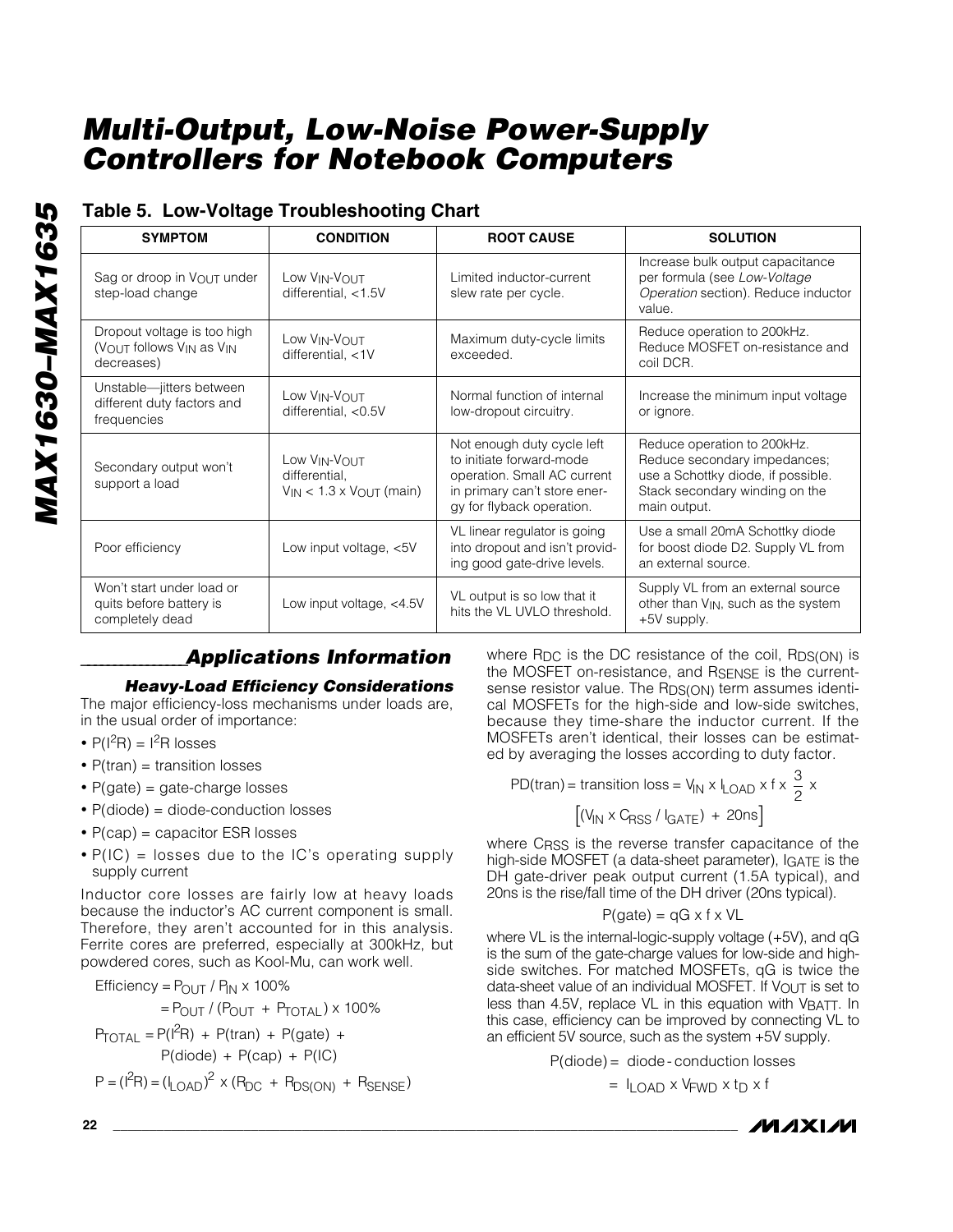where  $tp$  is the diode-conduction time (120ns typical) and VFWD is the forward voltage of the diode.

This power is dissipated in the MOSFET body diode if no external Schottky diode is used.

P(cap) = input capacitor ESR loss =  $(I_{RMS})^2$  x R<sub>ESR</sub>

where IRMS is the input ripple current as calculated in the *Design Procedure* and *Input Capacitor Value* sections.

*Light-Load Efficiency Considerations* 

Under light loads, the PWM operates in discontinuous mode, where the inductor current discharges to zero at some point during the switching cycle. This makes the inductor current's AC component high compared to the load current, which increases core losses and I2R losses in the output filter capacitors. For best light-load efficiency, use MOSFETs with moderate gate-charge levels, and use ferrite, MPP, or other low-loss core material. Avoid powdered-iron cores; even Kool-Mu (aluminum alloy) is not as good as ferrite.

#### *PC Board Layout Considerations*

Good PC board layout is *required* in order to achieve specified noise, efficiency, and stability performance. The PC board layout artist must be given explicit instructions, preferably a pencil sketch showing the placement of power-switching components and highcurrent routing. See the PC board layout in the MAX1630 Evaluation Kit manual for examples. A ground plane is essential for optimum performance. In most applications, the circuit will be located on a multilayer board, and full use of the four or more copper layers is recommended. Use the top layer for high-current connections, the bottom layer for quiet connections (REF, SS, GND), and the inner layers for an uninterrupted ground plane. Use the following step-by-step guide:

- 1) Place the high-power components (Figure1, C1, C3, Q1, Q2, D1, L1, and R1) first, with any grounded connections adjacent.
	- Priority 1: **Minimize current-sense resistor trace lengths** and ensure accurate current sensing with Kelvin connections (Figure 7).
	- Priority 2: **Minimize ground trace lengths** in the high-current paths (discussed below).
	- Priority 3: Minimize other trace lengths in the highcurrent paths.

Use >5mm-wide traces

CIN to high-side MOSFET drain: 10mm max length

Rectifier diode cathode to low-side MOSFET: 5mm max length

LX node (MOSFETs, rectifier cathode, inductor): 15mm max length

Ideally, surface-mount power components are butted up to one another with their ground terminals almost touching. These high-current grounds are then connected to each other with a wide filled zone of top-layer copper so they don't go through vias. The resulting toplayer "sub-ground-plane" is connected to the normal inner-layer ground plane at the output ground terminals, which ensures that the IC's analog ground is sensing at the supply's output terminals without interference from IR drops and ground noise. Other highcurrent paths should also be minimized, but **focusing primarily on short ground and current-sense connections eliminates about 90% of all PC board layout problems** (see the PC board layouts in the MAX1630 Evaluation Kit manual for examples).

- 2) Place the IC and signal components. Keep the main switching nodes (LX nodes) away from sensitive analog components (current-sense traces and REF capacitor). Place the IC and analog components on the opposite side of the board from the powerswitching node. **Important:** the IC must be no farther than 10mm from the current-sense resistors. Keep the gate-drive traces (DH\_, DL\_, and BST\_) shorter than 20mm and route them away from CSH\_, CSL\_, and REF.
- 3) Use a single-point star ground where the input ground trace, power ground (sub-ground-plane), and normal ground plane meet at the supply's output ground terminal. Connect both IC ground pins and all IC bypass capacitors to the normal ground plane.



*Figure 7. Kelvin Connections for the Current-Sense Resistors*

*IVI A* XI*IV*I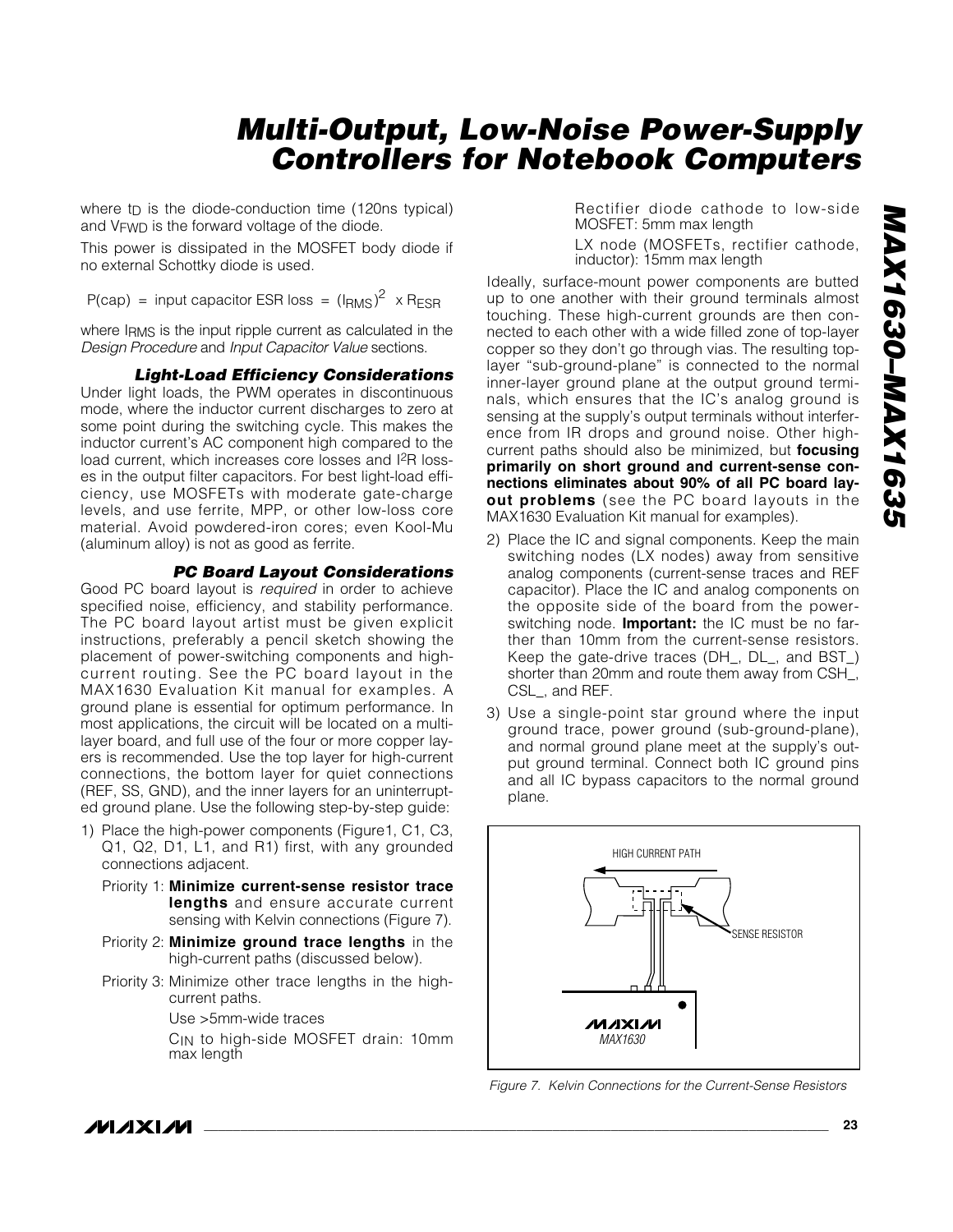



*Figure 8. Triple-Output Application for Low-Voltage Batteries (MAX1630/MAX1633)*

*MAXM*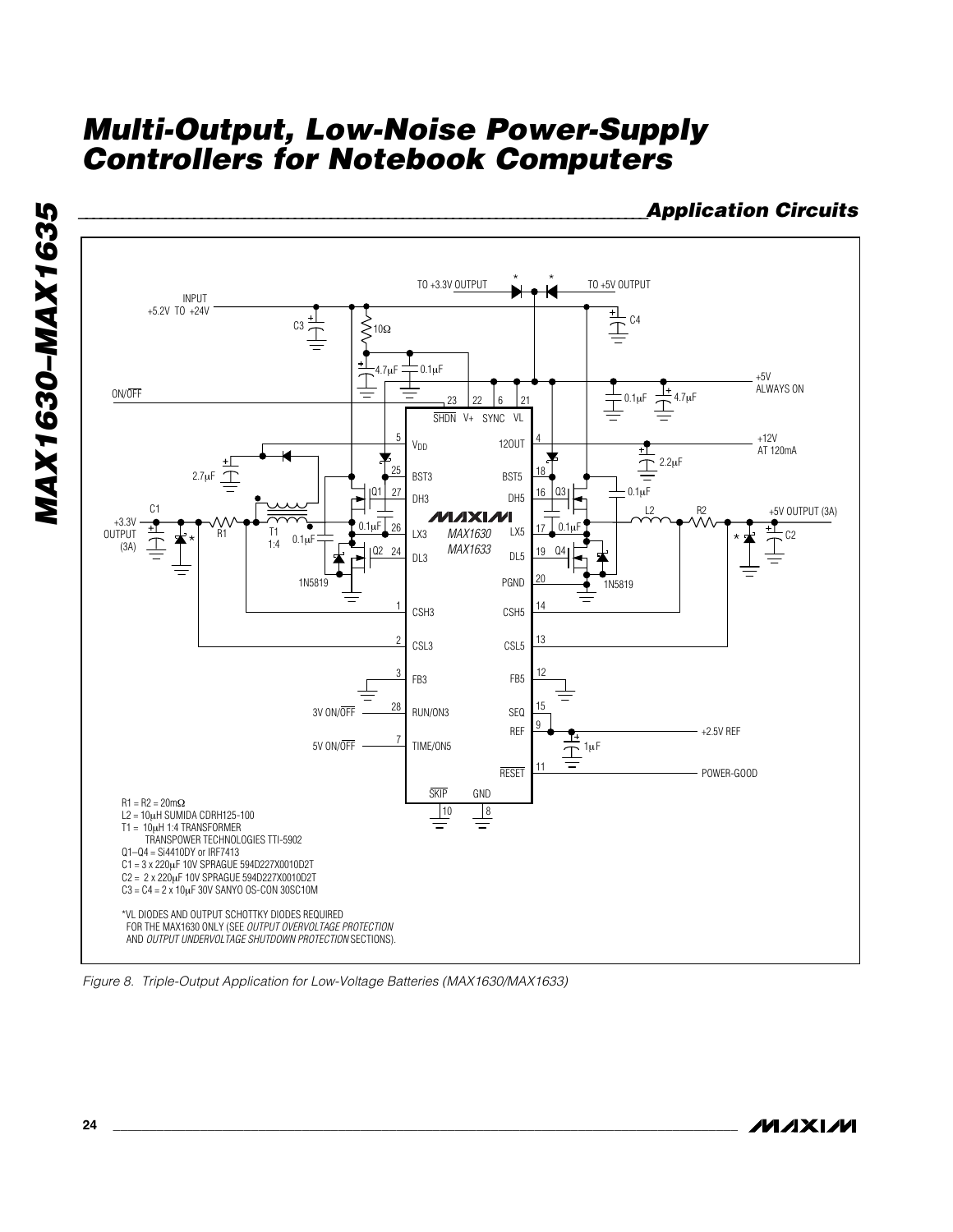### *\_\_\_\_\_\_\_\_\_\_\_\_\_\_\_\_\_\_\_\_\_\_\_\_\_\_\_\_\_\_\_\_\_\_\_\_\_\_\_\_\_\_\_\_\_\_\_\_\_\_\_\_\_\_\_\_\_\_\_\_\_Application Circuits (continued)*



*Figure 9. Triple-Output Application for High-Voltage Batteries (MAX1632/MAX1635)*

*MAX1630–MAX1635*

MAX1630-MAX1635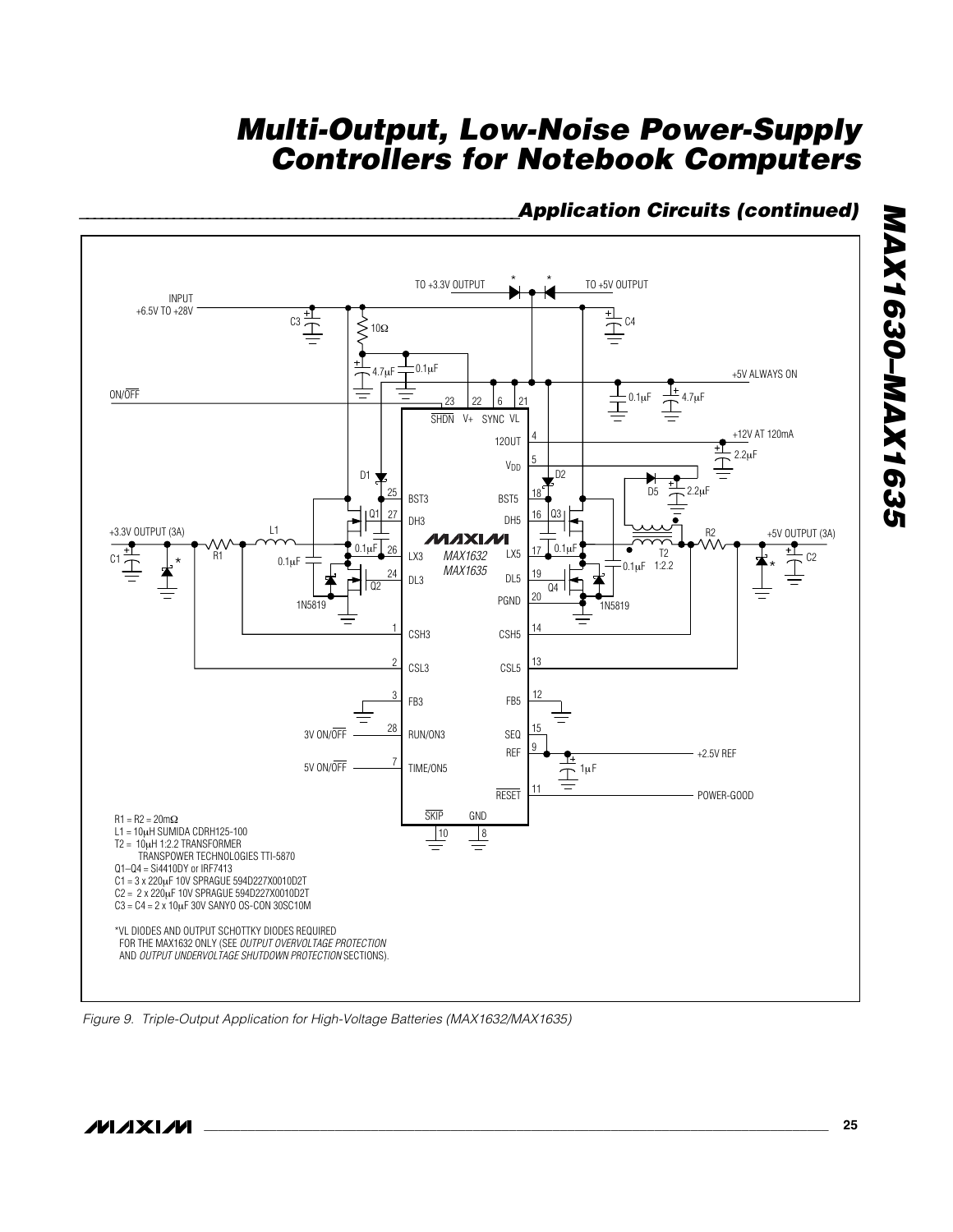*\_\_\_\_\_\_\_\_\_\_\_\_\_\_\_\_\_\_\_\_\_\_\_\_\_\_\_\_\_\_\_\_\_\_\_\_\_\_\_\_\_\_\_\_\_\_\_\_\_\_\_\_\_\_\_\_\_\_\_\_\_Application Circuits (continued)*



*Figure 10. Dual, 4A, Notebook Computer Power Supply*

*MAXM* 

*MAX1630–MAX1635*

**MAX1630-MAX1635**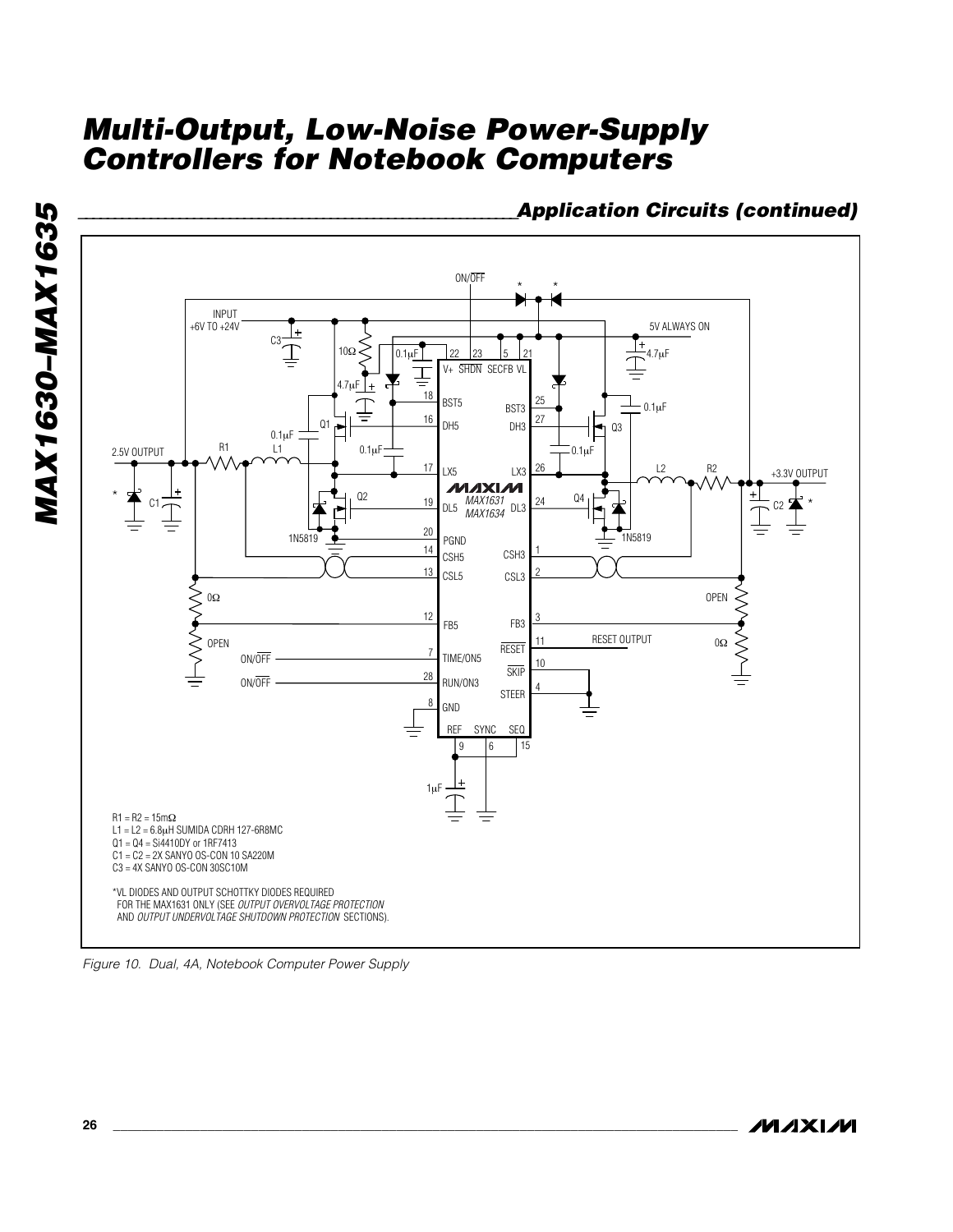### *\_\_\_\_\_\_\_\_\_\_\_\_\_\_\_\_\_\_\_\_\_\_\_\_\_\_\_\_\_\_\_\_\_\_\_\_\_\_\_\_\_\_\_\_\_\_\_\_\_\_\_\_\_\_\_\_\_\_\_\_\_\_\_\_\_\_\_\_\_\_\_\_\_\_\_\_\_\_\_\_Pin Configurations*



### *\_\_\_\_\_\_\_\_\_\_\_\_\_\_\_\_\_\_\_\_\_\_\_\_\_\_\_\_\_\_\_\_\_\_\_\_\_\_\_\_\_\_\_\_\_\_\_\_\_\_\_\_\_\_\_\_\_\_\_\_\_\_\_Selector Guide*

| <b>DEVICE</b> | <b>AUXILIARY OUTPUT</b> | <b>SECONDARY FEEDBACK</b> | <b>OVER/UNDERVOLTAGE</b><br><b>PROTECTION</b> |
|---------------|-------------------------|---------------------------|-----------------------------------------------|
| MAX1630       | 12V Linear Regulator    | Feeds into the 3.3V SMPS  | Yes                                           |
| MAX1631       | None (SECFB input)      | Selectable (STEER pin)    | Yes                                           |
| MAX1632       | 12V Linear Regulator    | Feeds into the 5V SMPS    | Yes                                           |
| MAX1633       | 12V Linear Regulator    | Feeds into the 3.3V SMPS  | No.                                           |
| MAX1634       | None (SECFB input)      | Selectable (STEER pin)    | No                                            |
| MAX1635       | 12V Linear Regulator    | Feeds into the 5V SMPS    | No                                            |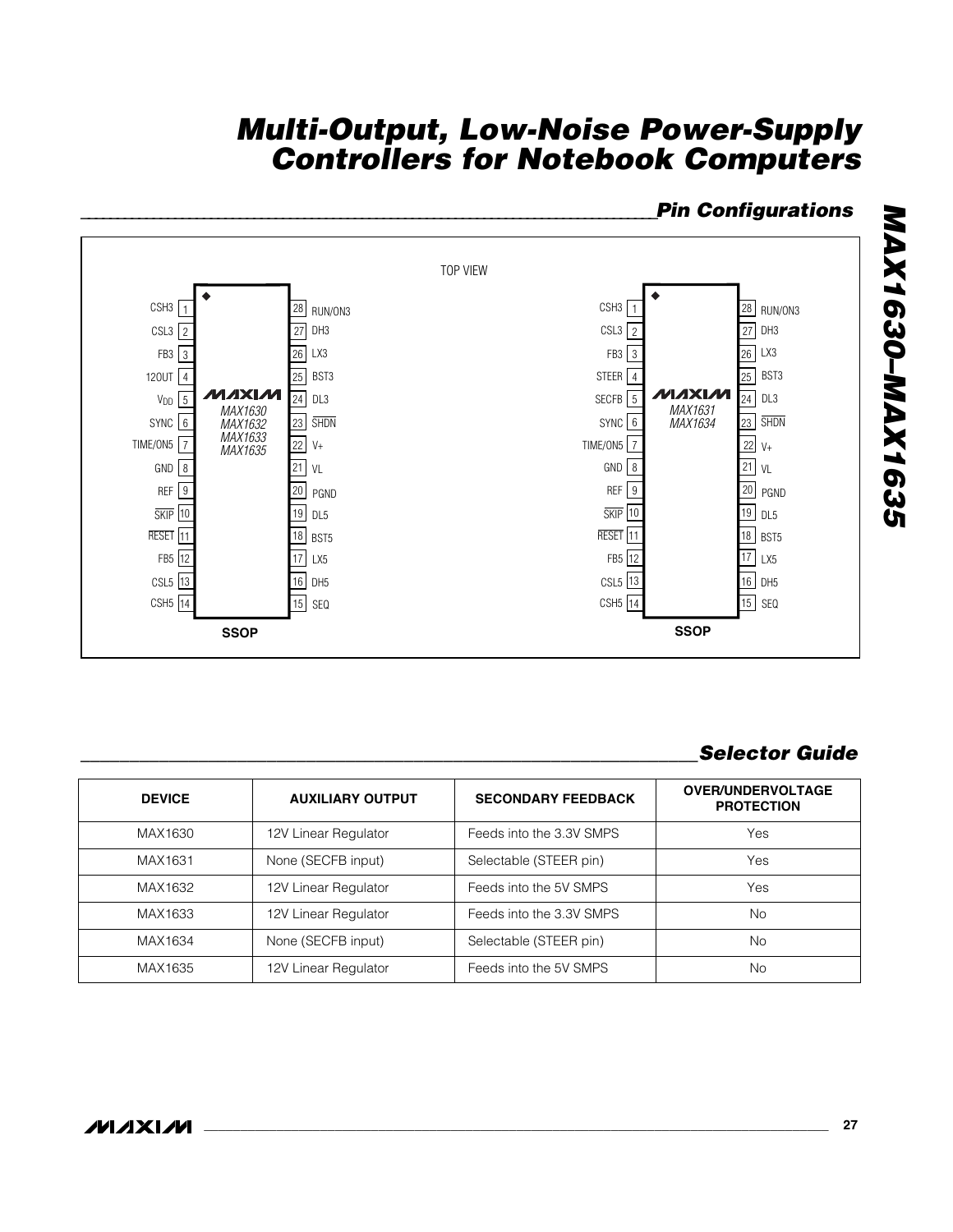**MAX1630-MAX1635** *MAX1630–MAX1635*

### *\_\_Ordering Information (continued)*

| <b>PART</b>        | <b>TEMP RANGE</b>                    | <b>PIN-PACKAGE</b> |
|--------------------|--------------------------------------|--------------------|
| <b>MAX1631</b> CAI | $0^{\circ}$ C to $+70^{\circ}$ C     | 28 SSOP            |
| MAX1631CAI+        | $0^{\circ}$ C to $+70^{\circ}$ C     | 28 SSOP            |
| MAX1631EAI+        | -40°C to $+85$ °C                    | 28 SSOP            |
| <b>MAX1632</b> CAI | $0^{\circ}$ C to $+70^{\circ}$ C     | 28 SSOP            |
| MAX1632CAI+        | -40 $^{\circ}$ C to +85 $^{\circ}$ C | 28 SSOP            |
| MAX1632EAI+        | $-40^{\circ}$ C to $+85^{\circ}$ C   | 28 SSOP            |
| <b>MAX1633</b> CAI | $0^{\circ}$ C to $+70^{\circ}$ C     | 28 SSOP            |
| MAX1633CAI+        | $0^{\circ}$ C to $+70^{\circ}$ C     | 28 SSOP            |
| MAX1633EAI+        | $-40^{\circ}$ C to $+85^{\circ}$ C   | 28 SSOP            |
| <b>MAX1634</b> CAI | $0^{\circ}$ C to +70 $^{\circ}$ C    | 28 SSOP            |
| MAX1634CAI+        | $0^{\circ}$ C to $+70^{\circ}$ C     | 28 SSOP            |
| MAX1634EAI+        | -40 $^{\circ}$ C to +85 $^{\circ}$ C | 28 SSOP            |
| <b>MAX1635</b> CAI | $0^{\circ}$ C to $+70^{\circ}$ C     | 28 SSOP            |
| MAX1635CAI+        | $0^{\circ}$ C to +70 $^{\circ}$ C    | 28 SSOP            |
| MAX1635EAI+        | -40 $^{\circ}$ C to +85 $^{\circ}$ C | 28 SSOP            |

+ *Denotes lead-free package.*